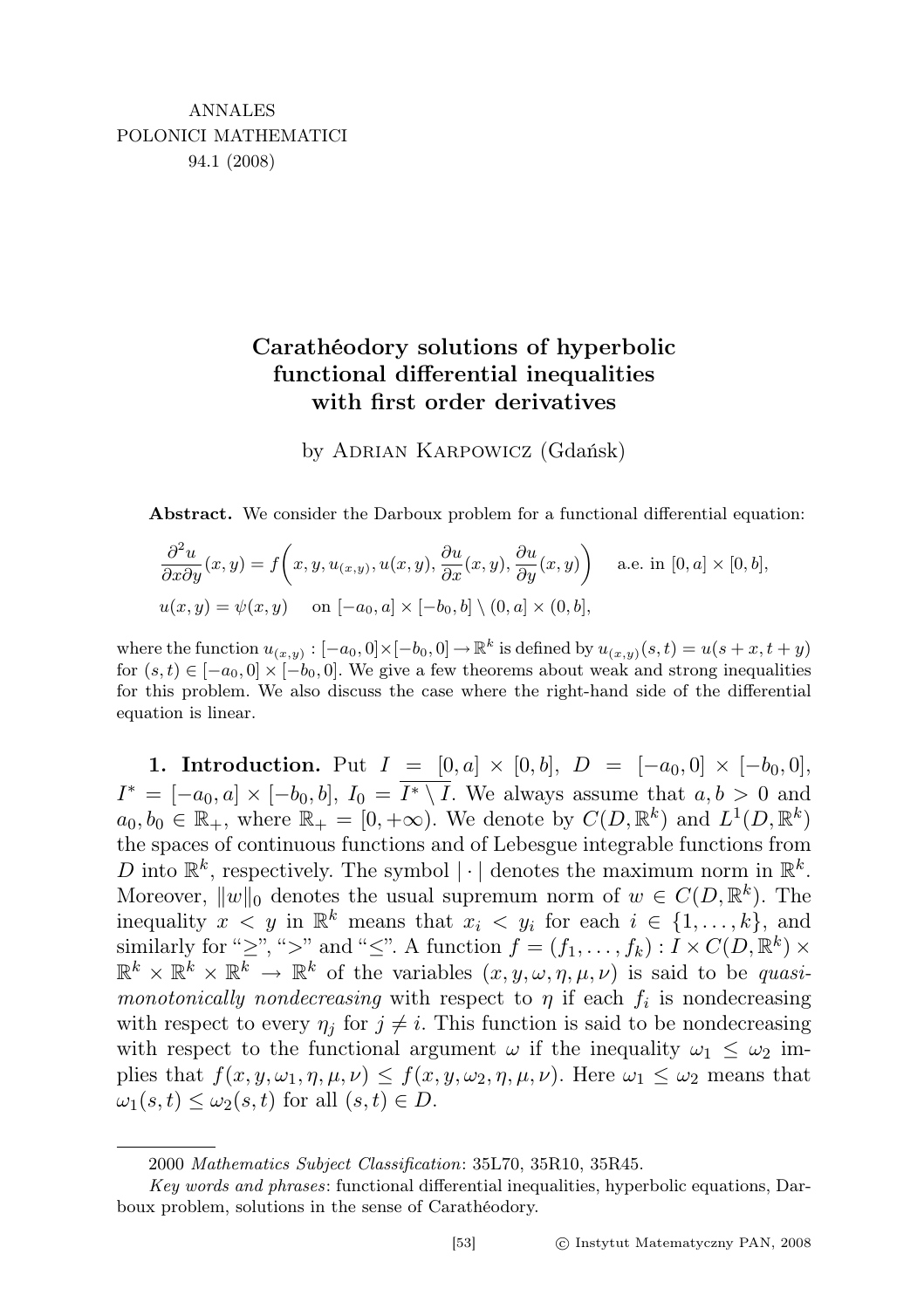We consider the linear problem

(1)  
\n
$$
\frac{\partial^2 u}{\partial x \partial y}(x, y) = C(x, y)u(x, y) + M(x, y)\frac{\partial u}{\partial x}(x, y)
$$
\n
$$
+ N(x, y)\frac{\partial u}{\partial y}(x, y) + P(x, y)u_{(x, y)} \quad \text{a.e. in } I,
$$
\n
$$
u(x, y) = \psi(x, y) \quad \text{on } I_0,
$$

where  $P(x, y) : C(D, \mathbb{R}^k) \to \mathbb{R}^k$  is a linear operator for every  $(x, y) \in I$  and C, M, N are square  $k \times k$  matrices.

We also consider the nonlinear problem

$$
\frac{\partial^2 u}{\partial x \partial y}(x, y) = f\left(x, y, u_{(x, y)}, u(x, y), \frac{\partial u}{\partial x}(x, y), \frac{\partial u}{\partial y}(x, y)\right)
$$
 a.e. in *I*,  

$$
u(x, y) = \psi(x, y) \text{ on } I_0,
$$

where  $f: I \times C(D, \mathbb{R}^k) \times \mathbb{R}^k \times \mathbb{R}^k \times \mathbb{R}^k \to \mathbb{R}^k$ .

In both problems,  $u_{(x,y)}: D \to \mathbb{R}^k$  is defined by the formula  $u_{(x,y)}(s,t) =$  $u(s+x, t+y)$  for  $(s,t) \in D$  and  $\psi: I_0 \to \mathbb{R}^k$  is a given continuous function. By a *solution* of the problem we mean an absolutely continuous function on  $I$ and continuous on  $I^*$  which has the derivatives  $\partial u/\partial x$ ,  $\partial u/\partial y$ ,  $\partial^2 u/\partial x \partial y$ almost everywhere on  $I$ , which satisfies the differential equation almost everywhere on I and the initial condition everywhere on  $I_0$ . Now we give two examples of the operator  $P(x, y)$ .

EXAMPLE 1. Let  $\widetilde{P}(x,y) = (\widetilde{p}_{ij}(x,y))_{i,j=1}^k$  be a square  $k \times k$  matrix, where  $\widetilde{p}_{ij} \in L^1(I,\mathbb{R}), \gamma_1: I \to [-a_0, a], \gamma_2: I \to [-b_0, b]$  and  $(\gamma_1(x,y) - x, \gamma_2(x,y)) \in D$  for all  $(x,y) \in I$  if for every  $(x,y) \in I$  we define the  $(x, \gamma_2(x, y) - y) \in D$  for all  $(x, y) \in I$ . If for every  $(x, y) \in I$ , we define the operator  $P(x, y) : C(D, \mathbb{R}^k) \to \mathbb{R}^k$  by the formula

$$
P(x,y)w = P(x,y)w(\gamma_1(x,y) - x, \gamma_2(x,y) - y),
$$

then

$$
P(x,y)u_{(x,y)} = \widetilde{P}(x,y)u(\gamma_1(x,y),\gamma_2(x,y)).
$$

Consequently, as a special case of (1) we get the following equation with a deviated argument:

$$
\frac{\partial^2 u}{\partial x \partial y}(x, y) = C(x, y)u(x, y) + M(x, y)\frac{\partial u}{\partial x}(x, y)
$$

$$
+ N(x, y)\frac{\partial u}{\partial y}(x, y) + \widetilde{P}(x, y)u(\gamma_1(x, y), \gamma_2(x, y)) \quad \text{a.e. in } I.
$$

If we want to get an integro-differential equation then for every  $(x, y) \in I$ ,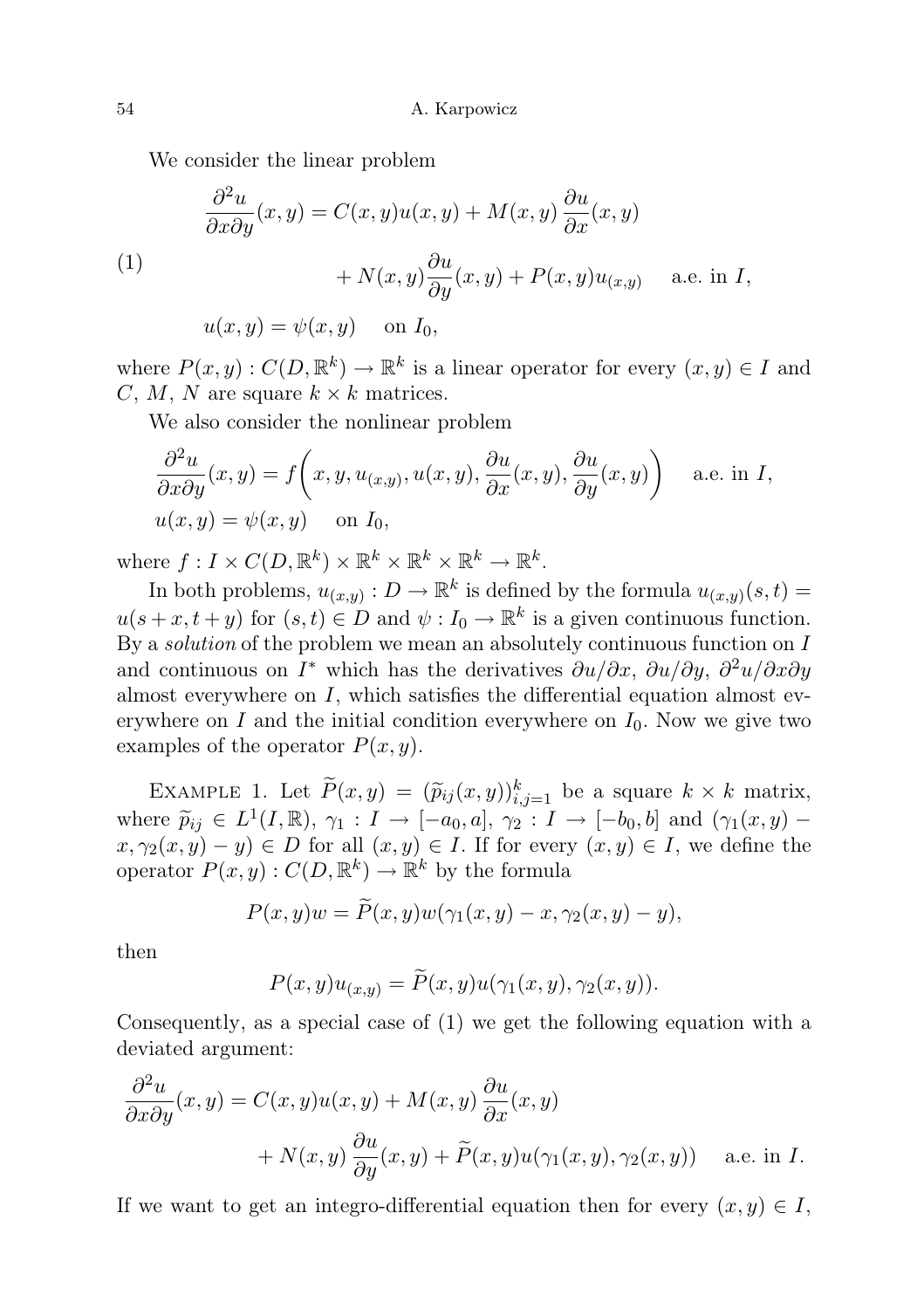we define

$$
P(x,y)w = \widetilde{P}(x,y) \int_{-a_0-b_0}^{0} \int_{0}^{0} w(s,t) \, ds \, dt,
$$

and consequently we have

$$
P(x,y)u_{(x,y)} = \widetilde{P}(x,y) \int_{x-a_0}^{x} \int_{y-b_0}^{y} u(s,t) \, ds \, dt.
$$

This paper is devoted to the study of hyperbolic functional differential inequalities for the Darboux problem. In each section we consider both the linear and nonlinear problems. For the nonlinear problem we always assume that f satisfies the Lipschitz condition. In most of the presented theorems we consider the case of weak inequalities. In the last section we study strongly monotone flows. In  $[4]$  we considered a simpler Darboux problem, where f was independent of  $\partial u/\partial x$  and  $\partial u/\partial y$ . Theorems about ordinary differential inequalities can be found in [3], [5]–[9], and for hyperbolic inequalities in [1],  $[2], [4], [5], [9].$ 

2. Weak inequalities. In this section we will be concerned with weak inequalities for the linear and nonlinear problems.

THEOREM 1 (nonnegativity). Suppose that:

- (I) For every  $(x, y) \in I$  we have a linear map  $P(x, y)$  from  $C(D, \mathbb{R}^k)$ into  $\mathbb{R}^k$  which is positive in the sense that  $w \geq 0$  implies  $P(x, y)w \geq 0$ for  $(x, y) \in I$ .
- (II)  $C(x,y) = (c_{ij}(x,y))_{i,j=1}^k$ ,  $M(x,y) = (m_{ij}(x,y))_{i,j=1}^k$ ,  $N(x,y) =$  $(n_{ij}(x, y))_{i,j=1}^k$  are  $k \times k$  matrices, where  $c_{ij}, m_{ij}, n_{ij} \in L^1(I, \mathbb{R})$ and  $m_{ij}(x, y), n_{ij}(x, y) \geq 0$  a.e. in I for  $i \neq j$ . There is a function  $l \in L^1(I,\mathbb{R})$  such that

$$
l(x,y) \ge 3 \int_{0}^{x} l(z,y) dz \int_{0}^{y} l(x,z) dz \quad a.e. \text{ in } I,
$$
  
\n
$$
|P(x,y)w| \le l(x,y) ||w||_{0} \quad and \quad |c_{ij}(x,y)| \le l(x,y) \quad a.e. \text{ in } I,
$$
  
\n
$$
c_{ij}(x,y) \ge 2 \int_{0}^{x} l(z,y) dz \int_{0}^{y} l(x,z) dz \quad a.e. \text{ in } I \text{ for } i \ne j,
$$
  
\n
$$
c_{ii}(x,y) \ge -l(x,y) + 3 \int_{0}^{x} l(z,y) dz \int_{0}^{y} l(x,z) dz \quad a.e. \text{ in } I,
$$
  
\n
$$
|m_{ij}(x,y)| \le \int_{0}^{x} l(z,y) dz, \quad |n_{ij}(x,y)| \le \int_{0}^{y} l(x,z) dz \quad a.e. \text{ in } I,
$$
  
\nwhere  $i, j = 1, ..., k.$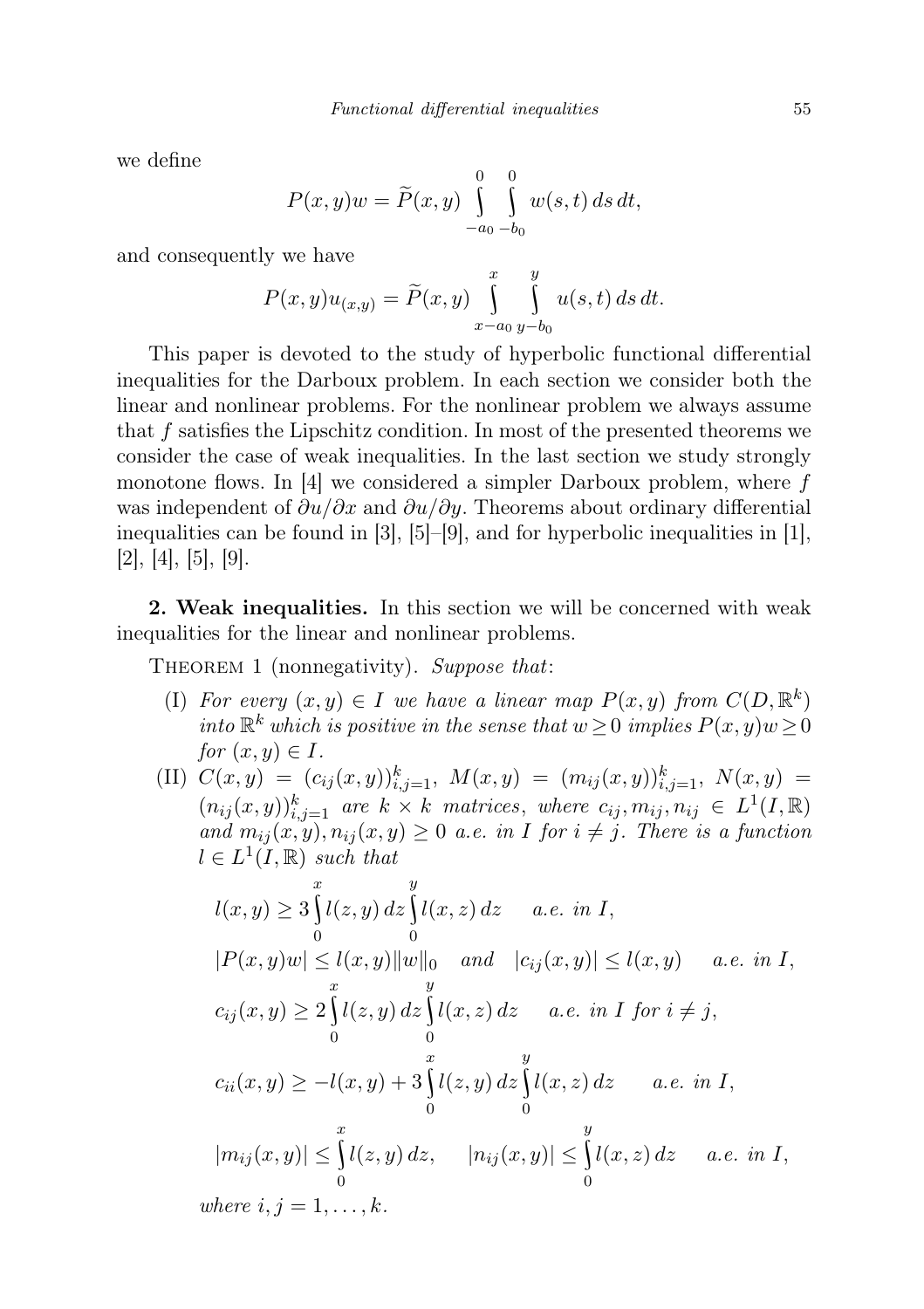(III) u is a function absolutely continuous on I and continuous on  $I^*$ ;  $\partial u/\partial x$ ,  $\partial u/\partial y$ ,  $\partial^2 u/\partial x\partial y$  exist a.e. on I;  $\partial u/\partial x$  is continuous with respect to the second variable on I; and  $\partial u/\partial y$  is continuous with respect to the first variable on I. Furthermore,

(2)  
\n
$$
\frac{\partial^2 u}{\partial x \partial y}(x, y) \ge C(x, y)u(x, y) + M(x, y)\frac{\partial u}{\partial x}(x, y)
$$
\n
$$
+ N(x, y)\frac{\partial u}{\partial y}(x, y) + P(x, y)u_{(x, y)} \quad a.e. \text{ in } I,
$$

$$
u(x,y) \ge 0 \text{ on } I_0, \quad \frac{\partial u}{\partial x}(x,0) \ge 0 \text{ on } [0,a], \quad \frac{\partial u}{\partial y}(0,y) \ge 0 \text{ on } [0,b].
$$

Then  $u(x, y) \geq 0$  on I.

*Proof.* Let  $v(x, y) = e^{H(x,y)}u(x, y)$ , where

$$
H(x,y) = \int_{0}^{x} h(z_1, z_2) dz_2 dz_1 \quad \text{for } (x, y) \in I^*,
$$
  

$$
h(x,y) = \begin{cases} l(x,y) & \text{for } (x,y) \in I \\ 0 & \text{for } (x,y) \in I^* \setminus I. \end{cases}
$$

From (2) and

$$
\frac{\partial u}{\partial x}(x,y) = e^{-H(x,y)} \left\{ \frac{\partial v}{\partial x}(x,y) - \int_0^y l(x,z) \, dz \, v(x,y) \right\},
$$

$$
\frac{\partial u}{\partial y}(x,y) = e^{-H(x,y)} \left\{ \frac{\partial v}{\partial y}(x,y) - \int_0^x l(z,y) \, dz \, v(x,y) \right\},
$$

we get

$$
\frac{\partial^2 v}{\partial x \partial y}(x, y) \ge \widetilde{C}(x, y)v(x, y) + \widetilde{M}(x, y)\frac{\partial v}{\partial x}(x, y) \n+ \widetilde{N}(x, y)\frac{\partial v}{\partial y}(x, y) + Q(x, y)(e^{-H}v)_{(x, y)},
$$

where

$$
\widetilde{C}(x,y) = C(x,y) + \left[l(x,y) - \int_0^x l(z,y) dz \int_0^y l(x,z) dz\right] E
$$
  

$$
- \int_0^y l(x,z) dz M(x,y) - \int_0^x l(z,y) dz N(x,y),
$$
  

$$
\widetilde{M}(x,y) = M(x,y) + \int_0^x l(z,y) dz E,
$$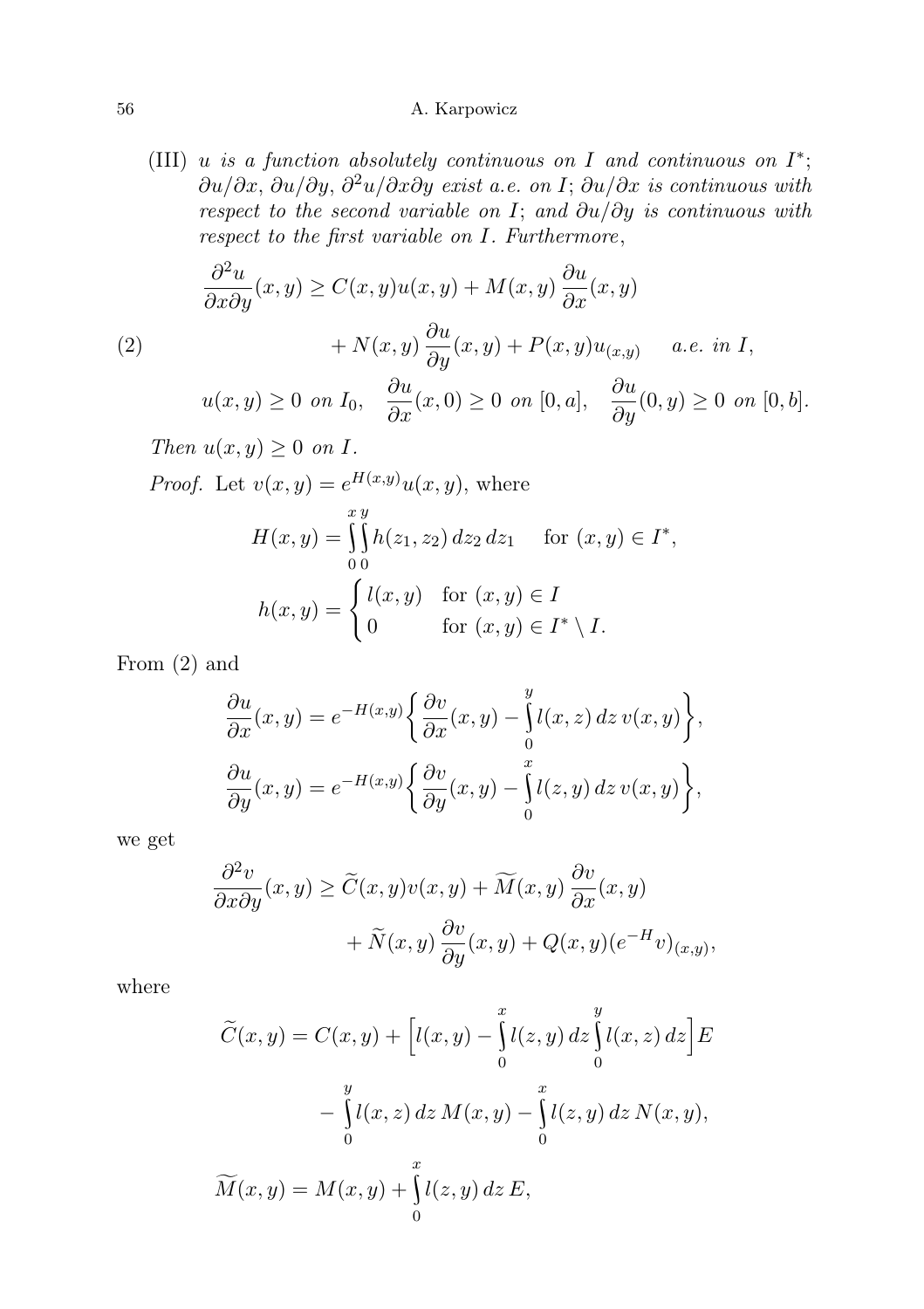$$
\widetilde{N}(x, y) = N(x, y) + \int_{0}^{y} l(x, z) dz E,
$$
  

$$
Q(x, y)w = e^{H(x, y)} P(x, y) w,
$$

and E denotes the unit matrix.

Note that  $\widetilde{C}(x, y), \widetilde{M}(x, y), \widetilde{N}(x, y) \ge 0$ , and that  $Q(x, y)$  is a linear and positive operator from  $C(D, \mathbb{R}^k)$  into  $\mathbb{R}^k$  for every  $(x, y) \in I$ .

Define  $\varrho: I^* \to \mathbb{R}$  by  $\varrho(x, y) = e^{2(k+2)H(x, y)+x+y}$ , and  $r: I^* \to \mathbb{R}^k$  by  $r(x, y) = (\varrho(x, y), \ldots, \varrho(x, y))$ . Then

$$
\frac{\partial^2 r}{\partial x \partial y}(x, y) = 2(k+2)l(x, y)r(x, y) + 4(k+2)^2 \int_0^x l(z, y) dz \int_0^y l(x, z) dz r(x, y)
$$
  
+ 2(k+2)  $\int_0^x l(z, y) dz r(x, y) + 2(k+2) \int_0^y l(x, z) dz r(x, y) + r(x, y),$   

$$
Q(x, y)(e^{-H}r)_{(x, y)} = e^{H(x, y)} P(x, y)(e^{-H}r)_{(x, y)}.
$$

Using suitable estimates for  $C(x, y)$ ,  $M(x, y)$ ,  $N(x, y)$  and  $P(x, y)$ , we get  $\boldsymbol{x}$  $\boldsymbol{u}$ 

$$
0 \le \widetilde{C}(x, y)r(x, y) \le \left\{ (k+1)l(x, y) + (2k-1) \int_0^x l(z, y) dz \int_0^y l(x, z) dz \right\} r(x, y),
$$
  
\n
$$
0 \le \widetilde{M}(x, y) \frac{\partial r}{\partial x}(x, y) \le \left\{ 2(k+2)(k+1) \int_0^x l(z, y) dz \int_0^y l(x, z) dz \right\}
$$
  
\n
$$
+ (k+1) \int_0^x l(z, y) dz \right\} r(x, y),
$$
  
\n
$$
0 \le \widetilde{N}(x, y) \frac{\partial r}{\partial y}(x, y) \le \left\{ 2(k+2)(k+1) \int_0^x l(z, y) dz \int_0^y l(x, z) dz \right\}
$$
  
\n
$$
+ (k+1) \int_0^y l(x, z) dz \right\} r(x, y),
$$

 $|Q(x,y)(e^{-H}r)_{(x,y)}| \leq e^{H(x,y)}l(x,y)||e^{(2k+3)H(x,y)+x+y}||_0 \leq l(x,y)r(x,y).$ Thus

$$
\widetilde{C}(x,y)r(x,y) + \widetilde{M}(x,y)\frac{\partial r}{\partial x}(x,y) + \widetilde{N}(x,y)\frac{\partial r}{\partial y}(x,y) + Q(x,y)(e^{-H}r)_{(x,y)} \leq (k+2)l(x,y)r(x,y) + (4k^2 + 14k + 7)\int_{0}^{x} l(z,y) dz \int_{0}^{y} l(x,z) dz r(x,y) \n+ (k+1)\int_{0}^{x} l(z,y) dz r(x,y) + (k+1)\int_{0}^{y} l(x,z) dz r(x,y) \leq \frac{\partial^2 r}{\partial x \partial y}(x,y).
$$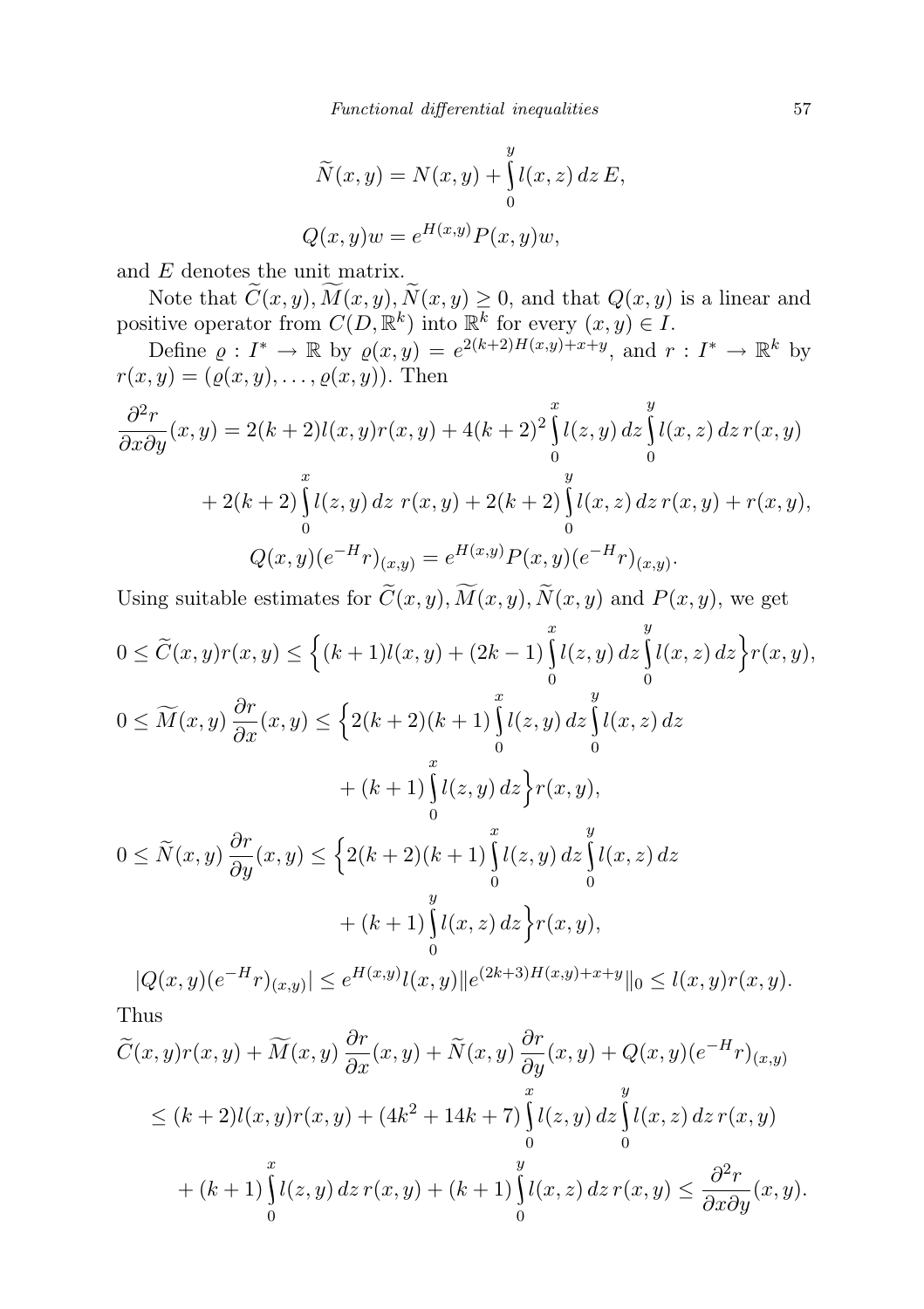For each  $\varepsilon > 0$ , define  $v_{\varepsilon}(x, y) = v(x, y) + \varepsilon r(x, y)$ . From linearity of  $Q(x, y)$ we obtain

(3) 
$$
\frac{\partial^2 v_{\varepsilon}}{\partial x \partial y}(x, y) \ge \widetilde{C}(x, y)v_{\varepsilon}(x, y) + \widetilde{M}(x, y)\frac{\partial v_{\varepsilon}}{\partial x}(x, y) + \widetilde{N}(x, y)\frac{\partial v_{\varepsilon}}{\partial y}(x, y) + Q(x, y)(e^{-H}v_{\varepsilon})_{(x, y)}.
$$

Since  $v_{\varepsilon}(x, y) = v(x, y) + \varepsilon r(x, y)$ , we have

$$
\frac{\partial v_{\varepsilon}}{\partial x}(x,y) = e^{H(x,y)} \frac{\partial u}{\partial x}(x,y) + \int_{0}^{y} l(x,z) dz e^{H(x,y)} u(x,y)
$$

$$
+ \varepsilon \left[ 2(k+2) \int_{0}^{y} l(x,z) dz + 1 \right] r(x,y),
$$

$$
\frac{\partial v_{\varepsilon}}{\partial y}(x,y) = e^{H(x,y)} \frac{\partial u}{\partial y}(x,y) + \int_{0}^{x} l(z,y) dz e^{H(x,y)} u(x,y)
$$

$$
+ \varepsilon \left[ 2(k+2) \int_{0}^{x} l(z,y) dz + 1 \right] r(x,y).
$$

Note that

$$
v_{\varepsilon}(x, y) > 0
$$
 on  $I_0$ ,  $\frac{\partial v_{\varepsilon}}{\partial x}(x, 0) > 0$  on  $[0, a], \frac{\partial v_{\varepsilon}}{\partial y}(0, y) > 0$  on  $[0, b].$ 

Since  $v_{\varepsilon}$  is continuous and  $\partial v_{\varepsilon}/\partial x$  is continuous with respect to the second variable and  $\partial v_{\varepsilon}/\partial y$  is continuous with respect to the first variable on I, we see that there exists  $c > 0$  such that

$$
v_{\varepsilon}(x, y) > 0 \qquad \text{on } I_c = I^* \setminus (c, a] \times (c, b],
$$
  
\n
$$
\frac{\partial v_{\varepsilon}}{\partial x}(x, y) > 0 \qquad \text{on } [0, a] \times [0, c],
$$
  
\n
$$
\frac{\partial v_{\varepsilon}}{\partial y}(x, y) > 0 \qquad \text{on } [0, c] \times [0, b].
$$

Thus all terms on the right hand side of (3) are nonnegative on  $[0, c] \times [0, c]$ . Therefore  $\partial^2 v_{\varepsilon}/\partial x \partial y \geq 0$  on  $I \setminus (c, a] \times (c, b]$ . Integrating this inequality with respect to y we see that  $\partial v_{\varepsilon}/\partial x$  is nondecreasing with respect to the second variable. Similarly,  $\partial v_{\varepsilon}/\partial y$  is nondecreasing with respect to the first variable on  $[0, c] \times [0, c]$ . Next we find that  $v_{\varepsilon}, \partial v_{\varepsilon}/\partial x, \partial v_{\varepsilon}/\partial y$  are nonnegative and nondecreasing with respect to appropriate variables on  $I_c \setminus (I^* \setminus I)$ . We continue in this fashion to deduce that  $v_{\varepsilon}, \partial v_{\varepsilon}/\partial x, \partial v_{\varepsilon}/\partial y$  are nonnegative and nondecreasing with respect to appropriate variables on I. Letting  $\varepsilon \to 0$ we conclude that  $v \geq 0$ , which implies that  $u \geq 0$  on  $I$ .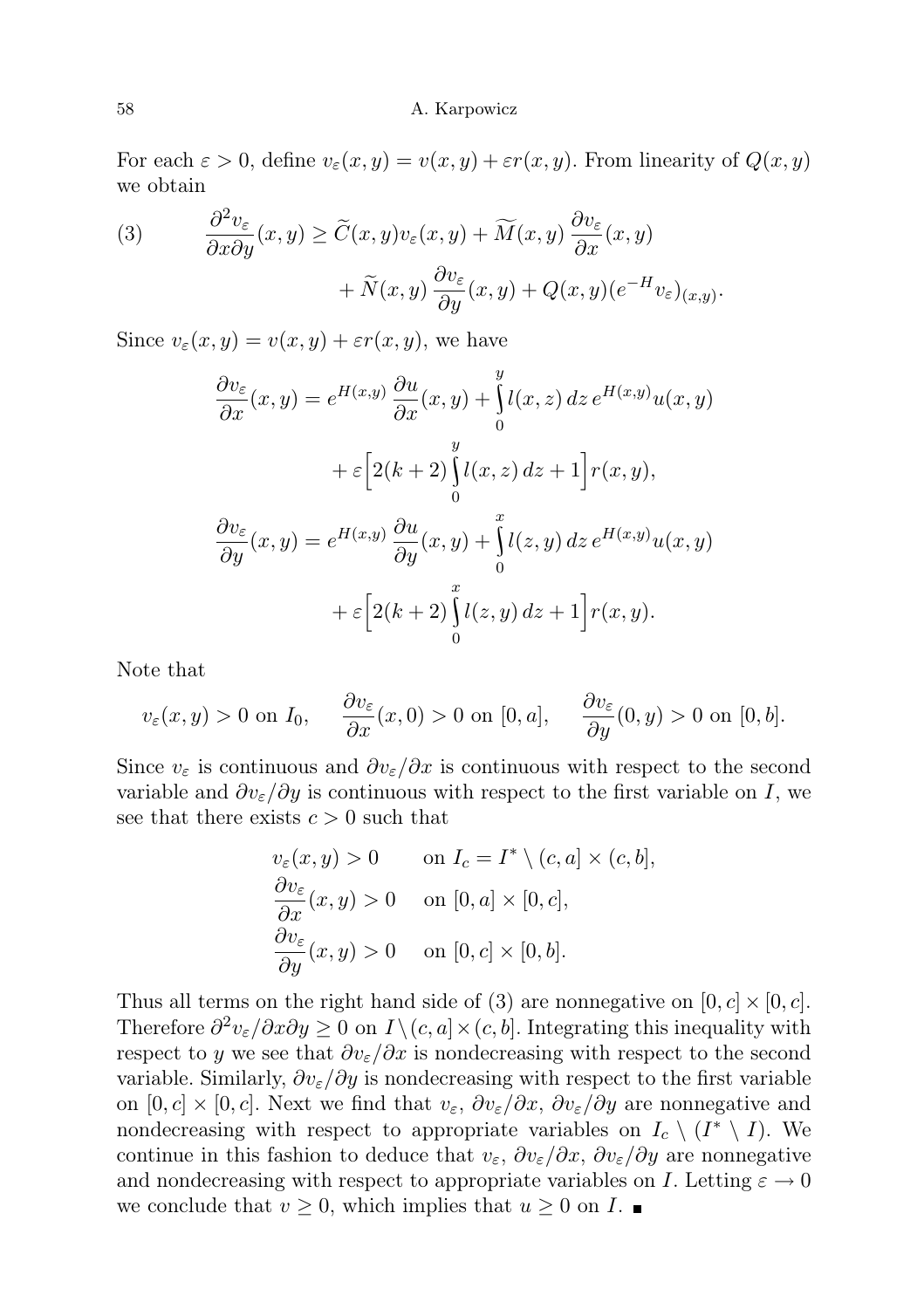REMARK 1. Since  $v_{\varepsilon}, \partial v_{\varepsilon}/\partial x, \partial v_{\varepsilon}/\partial y > 0$  on I, we have  $v \ge 0$  on I and  $\frac{\partial v}{\partial x}, \frac{\partial v}{\partial y} \ge 0$  a.e. on *I*. Furthermore, v is absolutely continuous, which implies that it is nondecreasing with respect to the first and second variables. Since  $u(x, y) = e^{-H(x, y)}v(x, y)$  it follows that there are disjoint index sets  $\alpha$  and  $\beta$  such that  $\alpha \cup \beta = \{1, ..., k\}$  and  $u_i(x, y) > 0$  on  $I^* \setminus I_0$  for  $i \in \alpha$ and  $u_j(x, y) = 0$  on  $A_j$ ,  $u_j(x, y) > 0$  on  $B_j$  for  $j \in \beta$ . Here  $A_j$  and  $B_j$  are disjoint sets such that  $A_j \cup B_j = I$  and  $[\mathbb{R}^2_+ + (x_0, y_0)] \cap I \subset B_j$  for each  $(x_0, y_0) \in \overline{A}_i \cap \overline{B}_i$ .

REMARK 2. From the proof of Theorem 1 it follows that

$$
\frac{\partial u}{\partial x}(x, y) + \int_{0}^{y} l(x, z) dz u(x, y) \ge 0 \quad \text{a.e. in } I,
$$
  

$$
\frac{\partial u}{\partial y}(x, y) + \int_{0}^{x} l(z, y) dz u(x, y) \ge 0 \quad \text{a.e. in } I.
$$

THEOREM 2 (weak inequalities). Suppose that:

- (I) The function  $f: I \times C(D, \mathbb{R}^k) \times \mathbb{R}^k \times \mathbb{R}^k \times \mathbb{R}^k \to \mathbb{R}^k$  of the variables  $(x, y, \omega, \eta, \mu, \nu)$  is nondecreasing with respect to  $\omega, \mu, \nu$  and quasimonotone nondecreasing with respect to η.
- (II) For each  $A > 0$  there exists a function  $l \in L^1(I, \mathbb{R})$  such that

$$
l(x,y) \ge 3 \int_{0}^{x} l(z,y) dz \int_{0}^{y} l(x,z) dz \quad a.e. \text{ on } I,
$$

(4) 
$$
|f_i(x, y, \overline{\omega}, \overline{\eta}, \overline{\mu}, \overline{\nu}) - f_i(x, y, \omega, \eta, \mu, \nu)| \le l(x, y)(\|\overline{\omega} - \omega\|_0 + |\overline{\eta} - \eta|) + \int_{0}^{x} l(z, y) dz \|\overline{\mu} - \mu\| + \int_{0}^{y} l(x, z) dz \|\overline{\nu} - \nu\|,
$$

(5) 
$$
f_i(x, y, \omega, \overline{\eta}, \mu, \nu) - f_i(x, y, \omega, \eta, \mu, \nu)
$$

$$
\geq \left[ -l(x, y) + 3 \int_0^x l(z, y) dz \int_0^y l(x, z) dz \right] (\overline{\eta}_i - \eta_i)
$$

$$
+ 2 \int_0^x l(z, y) dz \int_0^y l(x, z) dz |\overline{\eta} - \eta|_i,
$$

for  $\|\omega\|_0, \|\overline{\omega}\|_0, |\eta|, |\overline{\eta}| \leq A$  and  $\eta \leq \overline{\eta}$ , where  $|u|_i = \max\{|u_i| : j \neq i\}.$ 

(III) w, v are functions absolutely continuous on I and continuous on  $I^*$ ;  $\frac{\partial w}{\partial x}$ ,  $\frac{\partial v}{\partial x}$ ,  $\frac{\partial w}{\partial y}$ ,  $\frac{\partial v}{\partial y}$ ,  $\frac{\partial^2 w}{\partial x \partial y}$ ,  $\frac{\partial^2 v}{\partial x \partial y}$  exist a.e. on I; ∂w/∂x, ∂v/∂x are continuous with respect to the second variable on I; and  $\partial w/\partial y$ ,  $\partial v/\partial y$  are continuous with respect to the first variable on I. Furthermore,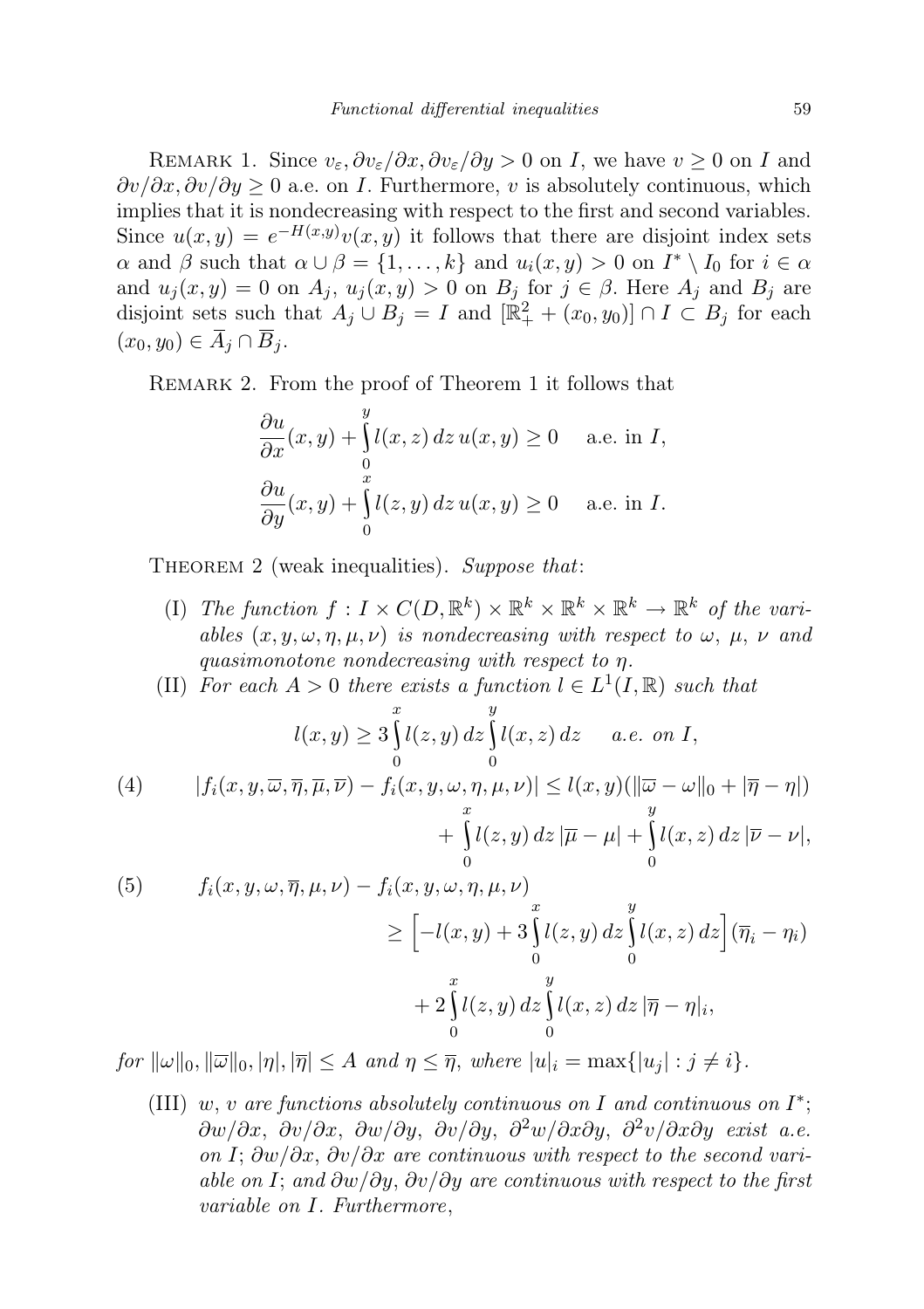$$
\frac{\partial^2 v}{\partial x \partial y}(x, y) \le f\left(x, y, v_{(x,y)}, v(x, y), \frac{\partial v}{\partial x}(x, y), \frac{\partial v}{\partial y}(x, y)\right) \text{ and}
$$
  

$$
\frac{\partial^2 w}{\partial x \partial y}(x, y) \ge f\left(x, y, w_{(x,y)}, w(x, y), \frac{\partial w}{\partial x}(x, y), \frac{\partial w}{\partial y}(x, y)\right) \quad a.e. \text{ in } I,
$$
  

$$
v(x, y) \le w(x, y) \quad \text{ on } I_0,
$$
  

$$
\frac{\partial v}{\partial x}(x, 0) \le \frac{\partial w}{\partial x}(x, 0) \quad \text{ on } [0, a], \quad \frac{\partial v}{\partial y}(0, y) \le \frac{\partial w}{\partial y}(0, y) \quad \text{ on } [0, b].
$$

Then  $v(x, y) \leq w(x, y)$  on I.

*Proof.* Suppose  $|v(x, y)|, |w(x, y)| \leq A - 1$  for all  $(x, y) \in I$  and l be the function in (II) corresponding to A. Define  $V(x, y) = e^{H(x, y)}v(x, y)$  and  $W(x,y) = e^{H(x,y)}w(x,y)$ , where  $H(x,y)$  is as in the proof of Theorem 1. Then

$$
\frac{\partial^2 V}{\partial x \partial y}(x, y) \le e^{H(x, y)} f\left(x, y, v_{(x, y)}, v(x, y), \frac{\partial v}{\partial x}(x, y), \frac{\partial v}{\partial y}(x, y)\right) \n+ e^{H(x, y)} \left[l(x, y) + \int_0^x l(z, y) dz \int_0^y l(x, z) dz\right] v(x, y) \n+ e^{H(x, y)} \int_0^x l(z, y) dz \frac{\partial v}{\partial x}(x, y) + e^{H(x, y)} \int_0^y l(x, z) dz \frac{\partial v}{\partial y}(x, y).
$$

From

$$
\frac{\partial v}{\partial x}(x,y) = e^{-H(x,y)} \left( \frac{\partial V}{\partial x}(x,y) - \int_0^y l(x,z) \, dz \, V(x,y) \right),
$$

$$
\frac{\partial v}{\partial y}(x,y) = e^{-H(x,y)} \left( \frac{\partial V}{\partial y}(x,y) - \int_0^x l(z,y) \, dz \, V(x,y) \right),
$$

we have

$$
\frac{\partial^2 V}{\partial x \partial y}(x, y) \le e^{H(x, y)}(Gv)(x, y),
$$

where

$$
(Gv)(x,y) = f\left(x,y,v_{(x,y)},v(x,y),\frac{\partial v}{\partial x}(x,y),\frac{\partial v}{\partial y}(x,y)\right) + l_1(x,y)v(x,y) + e^{-H(x,y)}l_2(x,y)\frac{\partial V}{\partial x}(x,y) + e^{-H(x,y)}l_3(x,y)\frac{\partial V}{\partial y}(x,y),
$$

with

$$
l_1(x, y) = l(x, y) - \int_0^x l(z, y) dz \int_0^y l(x, z) dz,
$$
  

$$
l_2(x, y) = \int_0^x l(z, y) dz, \qquad l_3(x, y) = \int_0^y l(x, z) dz.
$$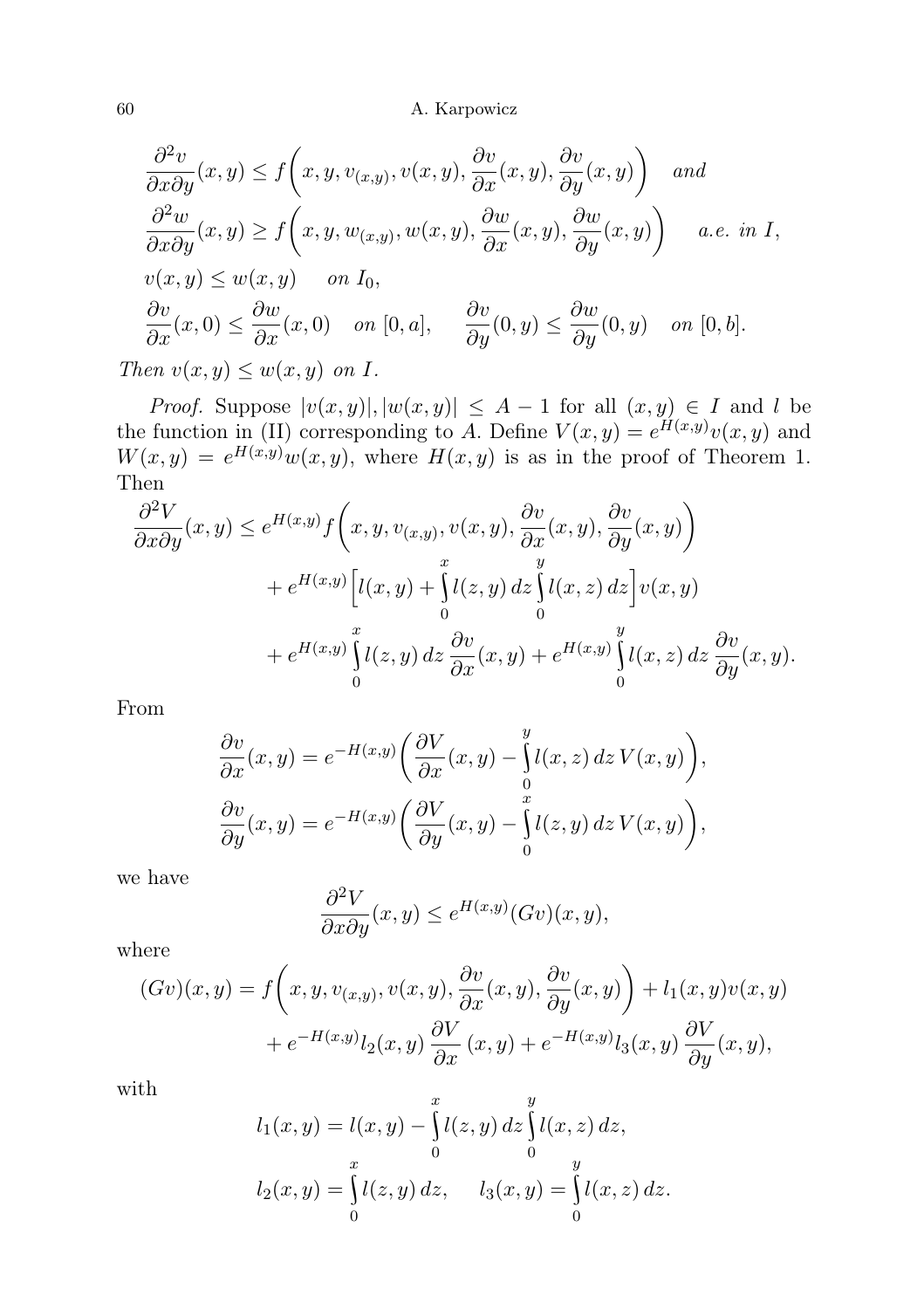Similarly, we get

$$
\frac{\partial^2 W}{\partial x \partial y}(x, y) \ge e^{H(x, y)}(Gw)(x, y),
$$

where  $(Gw)(x, y)$  is defined by a formula similar to that for  $(Gv)(x, y)$ .

Fix an arbitrary point  $(x_0, y_0) \in I$ . We will show that if

$$
v(x, y) \le w(x, y)
$$
 for  $(x, y) \in [x_0 - a_0, x_0] \times [y_0 - b_0, y_0]$ 

and

(6) 
$$
\frac{\partial V}{\partial x}(x_0, y_0) \le \frac{\partial W}{\partial x}(x_0, y_0)
$$
 and  $\frac{\partial V}{\partial y}(x_0, y_0) \le \frac{\partial W}{\partial y}(x_0, y_0)$ ,

then

(7) 
$$
(Gv)(x_0, y_0) \le (Gw)(x_0, y_0).
$$

Let T denote the index set such that

$$
\frac{\partial v_j}{\partial x}(x_0, y_0) \le \frac{\partial w_j}{\partial x}(x_0, y_0) \quad \text{for } j \in T,
$$

and R denote the index set such that

$$
\frac{\partial v_j}{\partial y}(x_0, y_0) \le \frac{\partial w_j}{\partial y}(x_0, y_0) \quad \text{for } j \in R.
$$

Furthermore, set  $T' = \{1, ..., k\} \setminus T$  and  $R' = \{1, ..., k\} \setminus R$ . Some of these sets may be empty. Let  $(w^T(x_0, y_0), v^{T'}(x_0, y_0)) \in \mathbb{R}^k$  denote the vector whose jth coordinate is  $w_j(x_0, y_0)$  if  $j \in T$ , and  $v_j(x_0, y_0)$  if  $j \in T'$ . Moreover,  $|u|_S = \max\{|u_j| : j \in S\}$ , where S is some index set.

From (6) it follows that

$$
\frac{\partial v}{\partial x}(x_0, y_0) - \frac{\partial w}{\partial x}(x_0, y_0) \leq \int_0^{y_0} l(x_0, z) dz (w(x_0, y_0) - v(x_0, y_0)),
$$
  

$$
\frac{\partial v}{\partial y}(x_0, y_0) - \frac{\partial w}{\partial y}(x_0, y_0) \leq \int_0^{x_0} l(z, y_0) dz (w(x_0, y_0) - v(x_0, y_0)).
$$

Therefore for  $j \in T'$  and  $k \in R'$  we have

$$
(8) \qquad \left|\frac{\partial v_j}{\partial x}(x_0,y_0)-\frac{\partial w_j}{\partial x}(x_0,y_0)\right|\leq \int\limits_0^{y_0}l(x_0,z)\,dz\,(w_j(x_0,y_0)-v_j(x_0,y_0)),
$$

$$
(9) \quad \left|\frac{\partial v_k}{\partial y}(x_0, y_0) - \frac{\partial w_k}{\partial y}(x_0, y_0)\right| \leq \int_{0}^{x_0} l(z, y_0) \, dz \, (w_k(x_0, y_0) - v_k(x_0, y_0)).
$$

In order to prove  $(6) \Rightarrow (7)$  we will use the monotonicity of f with respect to  $\omega$ ,  $\mu$ ,  $\nu$ , quasimonotonicity of f with respect to  $\eta$ , assumptions (4), (5), and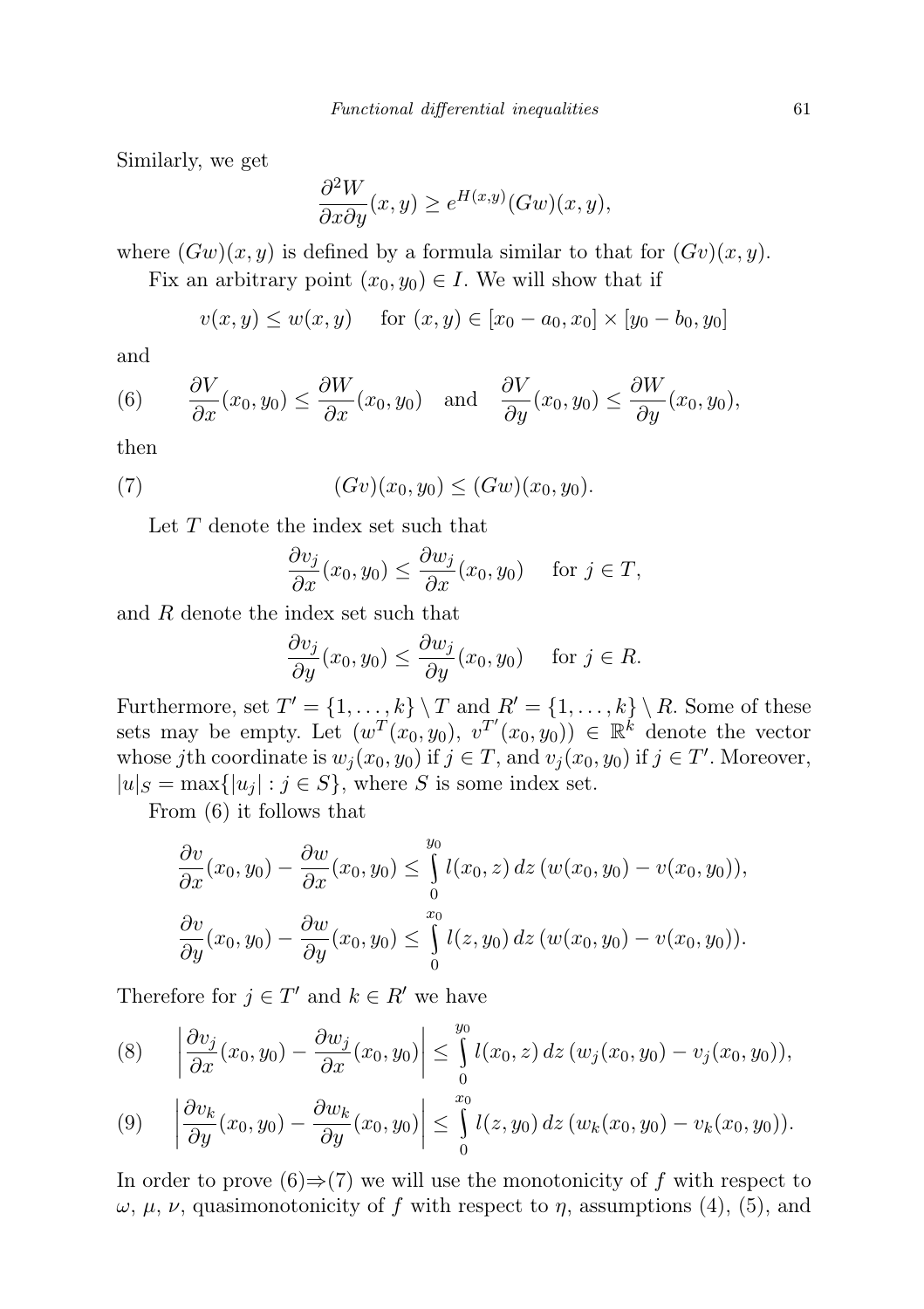inequalities (8), (9). Then  $(Gv)_{i}(x_0, y_0)$  $\leq f_i\bigg(x_0, y_0, w_{(x_0,y_0)}, v(x_0,y_0), \frac{\partial(w^T, v^{T'})}{\partial x}(x_0,y_0), \frac{\partial(w^R, v^{R'})}{\partial y}(x_0,y_0)\bigg)$ +  $(l(x_0, y_0) - \int_0^{x_0}$ 0  $l(z,y_0)\,dz$  $\int$  $\mathbf{0}$  $l(x_0, z) dz$ ) $v_i(x_0, y_0)$  $+ e^{-H(x_0, y_0)} l_2(x_0, y_0) \frac{\partial W_i}{\partial x}(x_0, y_0) + e^{-H(x_0, y_0)} l_3(x_0, y_0) \frac{\partial W_i}{\partial y}(x_0, y_0)$  $\leq f_i\bigg(x_0,y_0,w_{(x_0,y_0)},w(x_0,y_0),\frac{\partial w}{\partial x}(x_0,y_0),\frac{\partial w}{\partial y}(x_0,y_0)\bigg)$ +  $(l(x_0, y_0) - 3\int_0^{x_0}$  $\boldsymbol{0}$  $l(z,y_0)\,dz$  $\int$ 0  $l(x_0, z) dz u_i(x_0, y_0)$  $+\frac{x_0}{2}$  $\boldsymbol{0}$  $l(z,y_0)\,dz$  $\int$  $\boldsymbol{0}$  $l(x_0, z) dz v_i(x_0, y_0)$  $-2\int_0^{x_0}$  $\mathbf{0}$  $l(z,y_0)\,dz$  $\int$  $\mathbf{0}$  $l(x_0, z) dz$   $|w(x_0, y_0) - v(x_0, y_0)|_i$  $+\int_{0}^{x_0} l(z,y_0) dz$ 0  $\frac{\partial v}{\partial x}(x_0,y_0)-\frac{\partial w}{\partial x}(x_0,y_0)\bigg|_{T'}$  $+$  $\int\limits_{0}^{y_{0}}l(x_{0},z)\,dz\,\bigg|\,$  $\boldsymbol{0}$  $\frac{\partial v}{\partial y}(x_0, y_0) - \frac{\partial w}{\partial y}(x_0, y_0)\Big|_{R'}$  $+ e^{-H(x_0, y_0)} l_2(x_0, y_0) \frac{\partial W_i}{\partial x}(x_0, y_0) + e^{-H(x_0, y_0)} l_3(x_0, y_0) \frac{\partial W_i}{\partial y}(x_0, y_0)$  $\leq f_i\bigg(x_0, y_0, w_{(x_0,y_0)}, w(x_0,y_0), \frac{\partial w}{\partial x}(x_0,y_0), \frac{\partial w}{\partial y}(x_0,y_0)\bigg) + l_1(x,y_0)w_i(x_0,y_0)$  $\begin{pmatrix} x_0 \\ -2 \end{pmatrix}$  $\boldsymbol{0}$  $l(z,y_0)\,dz$  $\int$  $\boldsymbol{0}$  $l(x_0, z) dz |w(x_0, y_0) - v(x_0, y_0)|$  $+\int_0^x$ 0  $l(z,y_0)\,dz$  $\int$ 0  $l(x_0, z) dz$   $|w(x_0, y_0) - v(x_0, y_0)|_{T'}$  $+$  $\int$ 0  $l(x_0, z) dz \bigwedge^{x_0}$ 0  $l(z,y_0)\, dz\, |w(x_0,y_0) - v(x_0,y_0)|_{R^d}$  $+ e^{-H(x_0, y_0)} l_2(x_0, y_0) \frac{\partial W_i}{\partial x}(x_0, y_0) + e^{-H(x, y)} l_3(x_0, y_0) \frac{\partial W_i}{\partial y}(x_0, y_0)$  $\leq (Gw)_i(x_0, y_0).$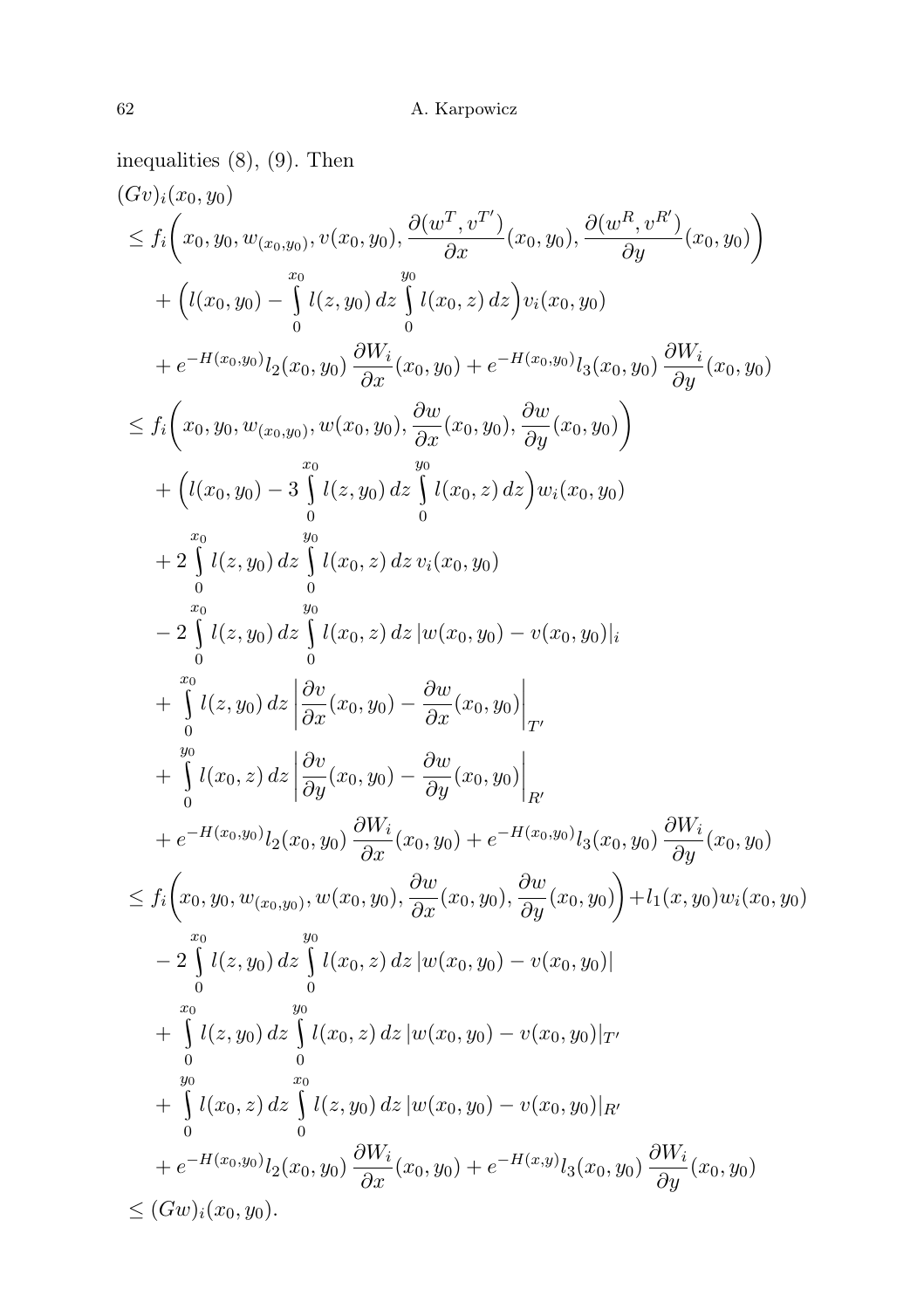Define  $\varrho : I^* \to \mathbb{R}$  by  $\varrho(x, y) = e^{3H(x, y)+x+y}$  and  $r, R : I^* \to \mathbb{R}^k$  by  $r(x,y) = (\varrho(x,y), \ldots, \varrho(x,y)), R(x,y) = e^{H(x,y)} r(x,y).$  Defining  $w_{\varepsilon}(x,y)$  $= w(x, y) + \varepsilon r(x, y)$  and  $W_{\varepsilon}(x, y) = e^{H(x, y)} w_{\varepsilon}(x, y) = W(x, y) + \varepsilon R(x, y)$ we have

$$
\frac{\partial^2 W_{\varepsilon}}{\partial x \partial y}(x, y) \ge e^{H(x, y)}(Gw)(x, y) + \varepsilon e^{H(x, y)} \Big\{ 4l(x, y)r(x, y) + 16 \int_0^x l(z, y) dz \int_0^y l(x, z) dz r(x, y) + 4 \int_0^x l(z, y) dz r(x, y) + 4 \int_0^y l(x, z) dz r(x, y) + r(x, y) \Big\}.
$$

We can choose  $\varepsilon > 0$  sufficiently small in order that  $|(w_{\varepsilon})_i(x, y)| \leq A$  for each  $i \in \{1, \ldots, k\}$ . Thus

$$
|(Gw_{\varepsilon})_i(x,y) - (Gw)_i(x,y)|
$$
  
\n
$$
= \left| f_i(x,y,(w_{\varepsilon})_{(x,y)},w_{\varepsilon}(x,y),\frac{\partial w_{\varepsilon}}{\partial x}(x,y),\frac{\partial w_{\varepsilon}}{\partial y}(x,y)\right|
$$
  
\n
$$
- f_i(x,y,w_{(x,y)},w(x,y),\frac{\partial w}{\partial x}(x,y),\frac{\partial w}{\partial y}(x,y)) + \varepsilon l_1(x,y)r_i(x,y)
$$
  
\n
$$
+ \varepsilon e^{-H(x,y)}l_2(x,y)\frac{\partial R_i}{\partial x}(x,y) + \varepsilon e^{-H(x,y)}l_3(x,y)\frac{\partial R_i}{\partial y}(x,y) \right|
$$
  
\n
$$
\leq l(x,y)(||\varepsilon r||_0 + |\varepsilon r|) + \int_0^x l(z,y) dz \left| \varepsilon \frac{\partial r}{\partial x}(x,y) \right|
$$
  
\n
$$
+ \int_0^y l(x,z) dz \left| \varepsilon \frac{\partial r}{\partial y}(x,y) \right| + \varepsilon l_1(x,y)\varrho(x,y) + e^{-H(x,y)}\varepsilon l_2(x,y) \left| \frac{\partial R_i}{\partial x}(x,y) \right|
$$
  
\n
$$
+ e^{-H(x,y)}\varepsilon l_3(x,y)\left| \frac{\partial R_i}{\partial y}(x,y) \right| \leq 2\varepsilon l(x,y)\varrho(x,y)
$$
  
\n
$$
+ \varepsilon l_2(x,y)[3l_3(x,y) + 1]\varrho(x,y) + \varepsilon l_3(x,y)[3h_2(x,y) + 1]\varrho(x,y) + \varepsilon l_1\varrho(x,y)
$$
  
\n
$$
+ \varepsilon l_2(x,y)[4l_3(x,y) + 1]\varrho(x,y) + \varepsilon l_3(x,y)[4l_2(x,y) + 1]\varrho(x,y)
$$
  
\n
$$
= 3\varepsilon l(x,y)\varrho(x,y) + 13\varepsilon \int_0^x l(z,y) dz \int_0^y l(x,z) dz \varrho(x,y)
$$
  
\n
$$
+ \varepsilon \int_0^x l(z,y) dz \varrho(x,y) + \varepsilon \int_0^y l(x,z) dz \varrho(x,y).
$$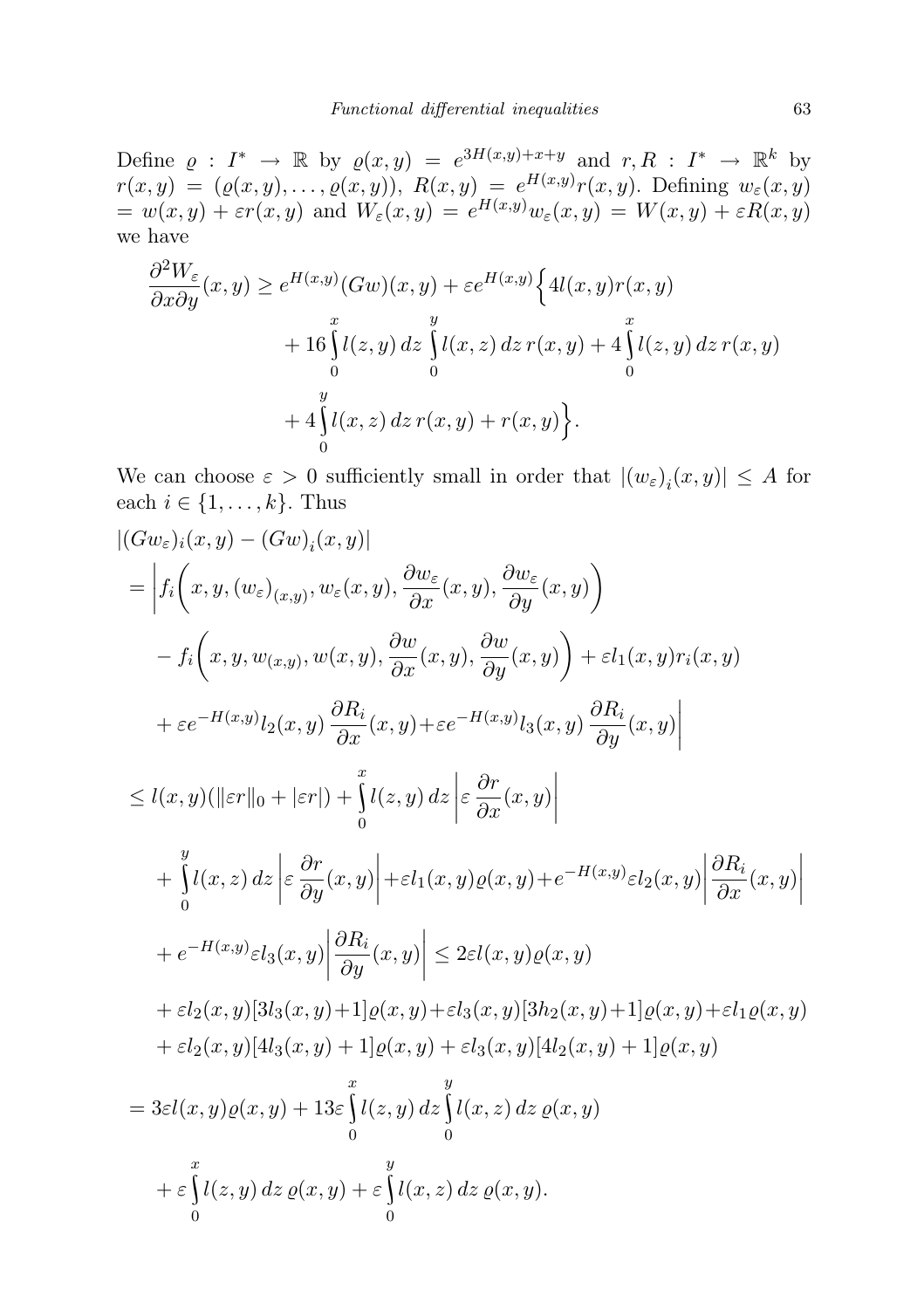From the above inequality we get

(10) 
$$
e^{H(x,y)}(Gw_{\varepsilon})(x,y) \leq e^{H(x,y)}(Gw)(x,y) + \varepsilon e^{H(x,y)} \Big\{ 3l(x,y)r(x,y) + 13 \int_{0}^{x} l(z,y) dz \int_{0}^{y} l(x,z) dz r(x,y) + \int_{0}^{x} l(z,y) dz r(x,y) + \int_{0}^{y} l(x,z) dz r(x,y) \Big\} < \frac{\partial^2 W_{\varepsilon}}{\partial x \partial y}(x,y).
$$

We note that

$$
w_{\varepsilon}(x, y) > w(x, y) \ge v(x, y) \quad \text{on } I_0,
$$
  
\n
$$
\frac{\partial w_{\varepsilon}}{\partial x}(x, 0) > \frac{\partial w}{\partial x}(x, 0) \ge \frac{\partial v}{\partial x}(x, 0) \quad \text{on } [0, a],
$$
  
\n
$$
\frac{\partial w_{\varepsilon}}{\partial y}(0, y) > \frac{\partial w}{\partial y}(0, y) \ge \frac{\partial v}{\partial y}(0, y) \quad \text{on } [0, b].
$$

Therefore there exists  $c > 0$  such that

(11) 
$$
w_{\varepsilon}(x, y) > v(x, y) \quad \text{on } I_c = I^* \setminus (c, a] \times (c, b],
$$

$$
\frac{\partial w}{\partial x}
$$

(12) 
$$
\frac{\partial w_{\varepsilon}}{\partial x}(x, y) > \frac{\partial v}{\partial x}(x, y) \quad \text{on } [0, a] \times [0, c],
$$

(13) 
$$
\frac{\partial w_{\varepsilon}}{\partial y}(x, y) > \frac{\partial v}{\partial y}(x, y) \quad \text{on } [0, c] \times [0, b].
$$

From  $(11)$  and  $(12)$  we have

$$
\frac{\partial W_{\varepsilon}}{\partial x}(x, y) > \frac{\partial V}{\partial x}(x, y) \quad \text{on } [0, a] \times [0, c].
$$

From  $(11)$  and  $(13)$  we get

$$
\frac{\partial W_{\varepsilon}}{\partial y}(x,y) > \frac{\partial V}{\partial y}(x,y) \quad \text{on } [0,c] \times [0,b].
$$

Thus

$$
w_{\varepsilon}(x, y) > v(x, y) \quad \text{on } I_c \cup I_0,
$$
  

$$
\frac{\partial W_{\varepsilon}}{\partial x}(x, y) > \frac{\partial V}{\partial x}(x, y) \quad \text{and} \quad \frac{\partial W_{\varepsilon}}{\partial y}(x, y) > \frac{\partial V}{\partial y}(x, y) \quad \text{on } [0, c] \times [0, c].
$$

Taking an arbitrary point  $(x_0, y_0) \in [0, c] \times [0, c]$  we deduce from (7), (10)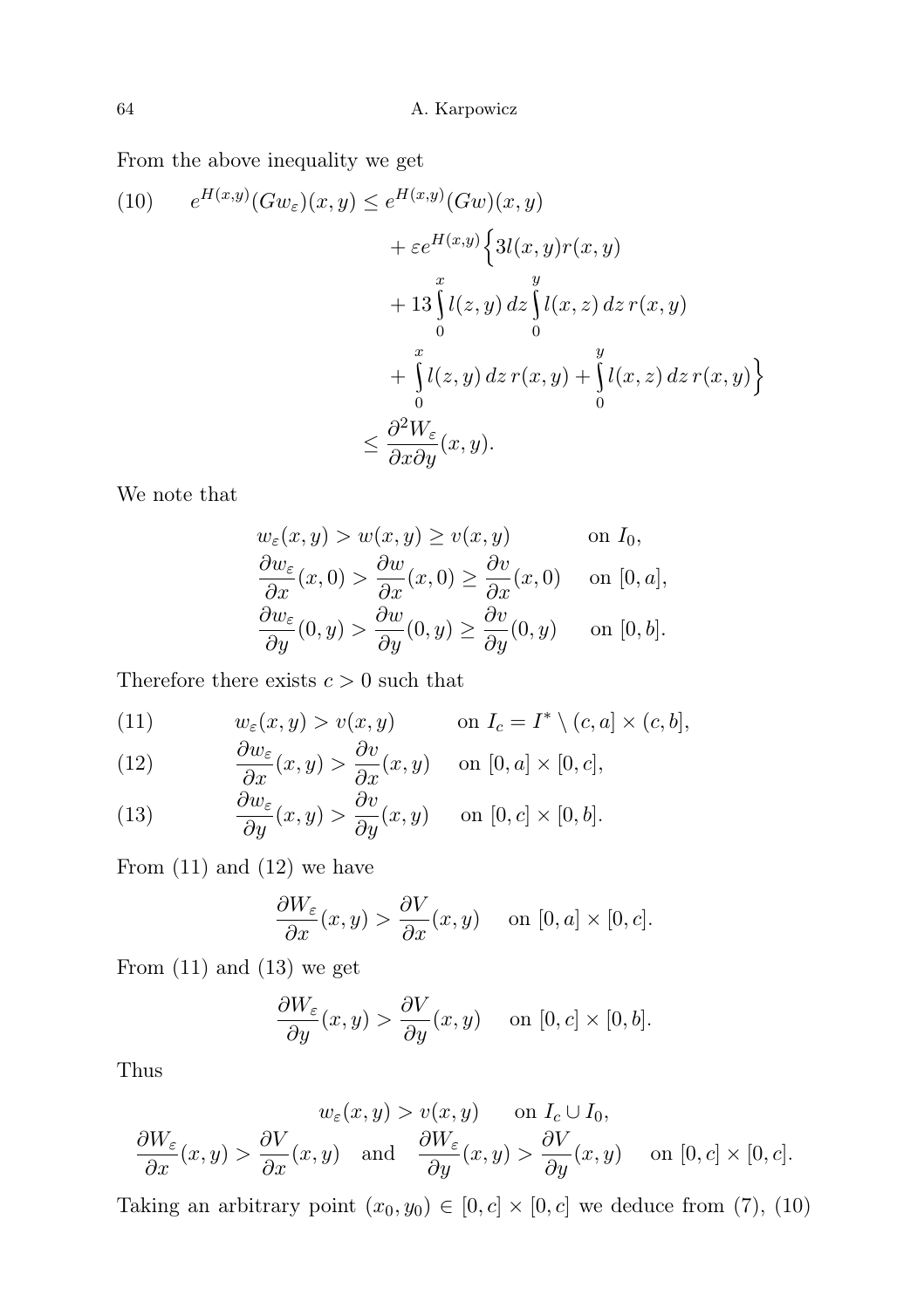the inequality

$$
\frac{\partial^2 W_{\varepsilon}}{\partial x \partial y}(x_0, y_0) \ge e^{H(x_0, y_0)}(Gw_{\varepsilon})(x_0, y_0) \ge e^{H(x_0, y_0)}(Gv)(x_0, y_0)
$$
  

$$
\ge \frac{\partial^2 V}{\partial x \partial y}(x_0, y_0).
$$

Thus

(14) 
$$
\frac{\partial^2}{\partial x \partial y}(W_{\varepsilon} - V)(x, y) \ge 0 \quad \text{on } [0, c] \times [0, c].
$$

Similarly to the proof of Theorem 1, from the continuity of  $\frac{\partial w}{\partial x}$ ,  $\frac{\partial v}{\partial x}$ ,  $\frac{\partial r}{\partial x}$  with respect to the second variable, and  $\frac{\partial w}{\partial y}$ ,  $\frac{\partial v}{\partial y}$ ,  $\frac{\partial r}{\partial y}$  with respect to the first variable, and from (14), we see that  $\frac{\partial}{\partial x}(W_{\varepsilon}-V)$  is nondecreasing with respect to the second variable, and  $\frac{\partial}{\partial y}(W_{\varepsilon}-V)$  is nondecreasing with respect to the first variable on  $[0, c] \times [0, c]$ . Therefore  $\frac{\partial}{\partial x}(W_{\varepsilon} - V)$  and  $\frac{\partial}{\partial y}(W_{\varepsilon}-V)$  remain positive on  $I_c$ . Repeating this reasoning for the set  $I_c$ we find that  $W_{\varepsilon} - V$ ,  $\frac{\partial}{\partial x}(W_{\varepsilon} - V)$ ,  $\frac{\partial}{\partial y}(W_{\varepsilon} - V)$  are positive on *I*. Thus  $W_{\varepsilon} > V$  on I. Letting  $\varepsilon \to 0$  we get  $W \geq V$  on I, which implies  $w \geq v$ on  $I$ .

Remark 3. Analysis similar to that in Remark 1 shows that there are two disjoint index sets  $\alpha$  and  $\beta$  such that  $\alpha \cup \beta = \{1, \ldots, k\}, w_i(x, y) >$  $v_i(x, y)$  on  $I^* \backslash I_0$  for  $i \in \alpha$ ,  $w_j(x, y) = v_j(x, y)$  on  $A_j$ , and  $w_j(x, y) > v_j(x, y)$ on  $B_j$  for  $j \in \beta$ , where  $A_j$  and  $B_j$  are as in Remark 1.

REMARK 4. From the proof of Theorem 2 we obtain

$$
\frac{\partial v}{\partial x}(x,y) + \int_{0}^{y} l(x,z) dz v(x,y) \leq \frac{\partial w}{\partial x}(x,y) + \int_{0}^{y} l(x,z) dz w(x,y) \quad \text{a.e. on } I,
$$
  

$$
\frac{\partial v}{\partial y}(x,y) + \int_{0}^{x} l(z,y) dz v(x,y) \leq \frac{\partial w}{\partial y}(x,y) + \int_{0}^{x} l(z,y) dz w(x,y) \quad \text{a.e. on } I.
$$

In [4] we discussed Theorems 1 and 2 for hyperbolic equations, in the case where f was independent of  $\partial u/\partial x$ ,  $\partial u/\partial y$ . Note that the assumptions in [4] are similar to those given above. Of course, in the present paper we have additional conditions in Theorems 1 and 2 on the first partial derivatives of u, v and w. Moreover, in [4] we assume only that  $c_{ij} \geq 0$  a.e. on I for  $i \neq j$ , while in the present paper we need a stronger assumption that  $c_{ij}(x,y) \geq 2 \int_0^x l(z,y) dz \int_0^y l(x,z) dz$  a.e. on I for  $i \neq j$ . Now, we give an example which demonstrates that in Theorem 1 the assumption  $c_{ij} \geq 0$  a.e. on I for  $i \neq j$  is not sufficient.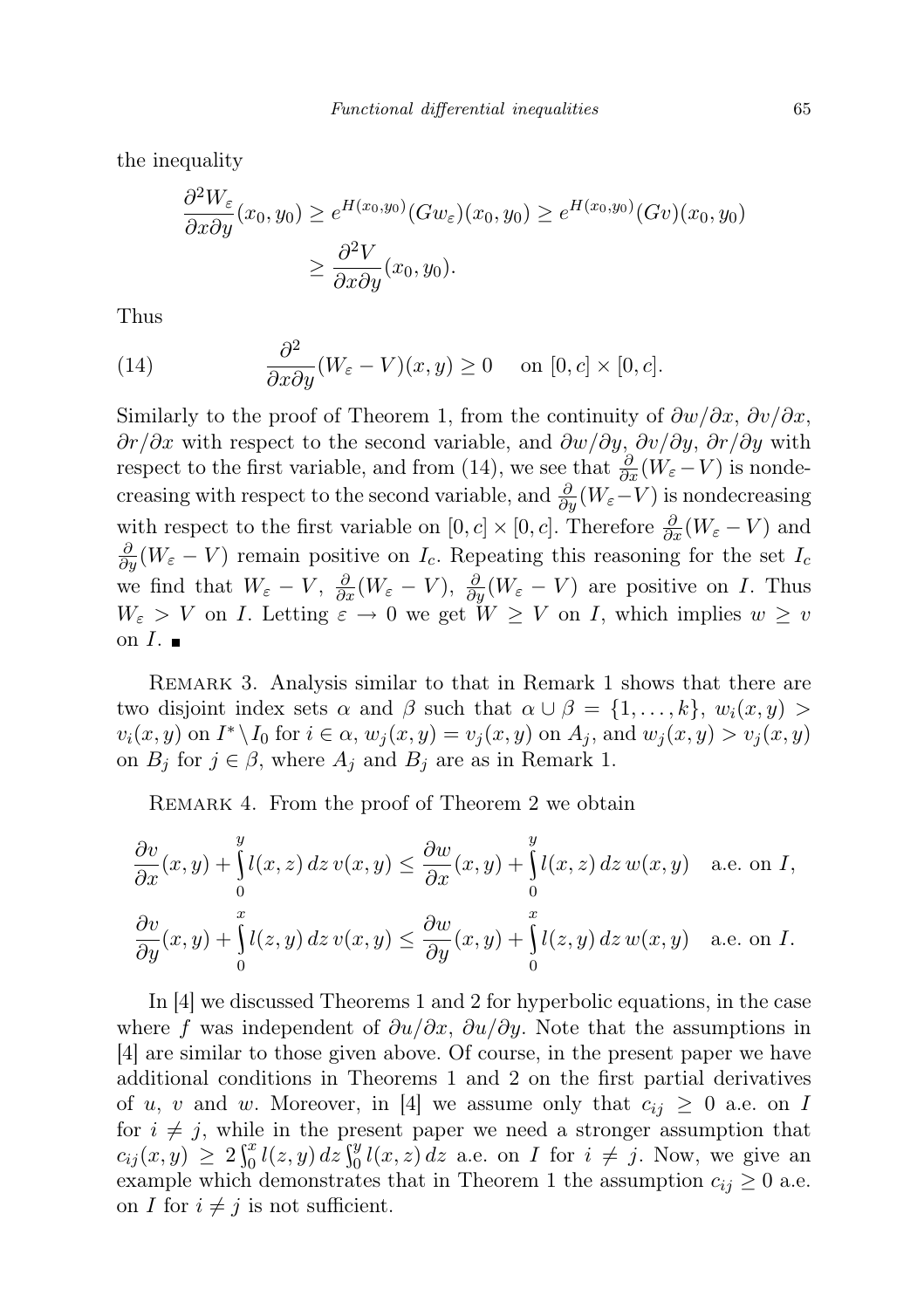EXAMPLE 2. We consider the system of inequalities

(15) 
$$
\begin{cases} \frac{\partial^2 u_1}{\partial x \partial y}(x, y) \ge \frac{2}{\sqrt{xy}} u_1(x, y) - \sqrt{\frac{x}{y}} \frac{\partial u_1}{\partial x}(x, y) + x \frac{\partial u_2}{\partial x}(x, y) & \text{a.e. in } I, \\ \frac{\partial^2 u_2}{\partial x \partial y}(x, y) \ge (xy - 1)u_2(x, y) & \text{a.e. in } I, \end{cases}
$$

where  $I = [0, a] \times [0, a]$ . We can verify that  $u_1(x, y) = -x^2y^2$  and  $u_2(x, y) =$  $e^{1-xy}$  satisfy (15). We have

$$
u_1(x,0) = u_1(0,y) = \frac{\partial u_1}{\partial x}(x,0) = \frac{\partial u_1}{\partial y}(0,y) = \frac{\partial u_2}{\partial x}(x,0) = \frac{\partial u_2}{\partial y}(0,y) = 0,
$$
  

$$
u_2(x,0) = u_2(0,y) = e.
$$

Moreover,

$$
c_{11}(x,y) = \frac{2}{\sqrt{xy}}, \quad c_{12}(x,y) = c_{21}(x,y) = 0, \quad c_{22}(x,y) = xy - 1,
$$

$$
m_{11}(x,y) = -\sqrt{\frac{x}{y}}, \quad m_{12}(x,y) = 4x, \quad m_{21}(x,y) = m_{22}(x,y) = 0,
$$

$$
n_{11}(x,y) = n_{12}(x,y) = n_{21}(x,y) = n_{22}(x,y) = 0.
$$

We can verify that for a sufficiently small all assumptions of Theorem 1 are satisfied for  $l(x, y) = 2/\sqrt[3]{x^2 y^2}$  except  $c_{ij}(x, y) \ge 2 \int_0^x l(z, y) dz \int_0^y l(x, z) dz$ for  $i \neq j$ . Since  $u_1 < 0$  on  $I \setminus I_0$ , the assertion of Theorem 1 does not hold.

We can also note that the second inequality in  $(15)$  shows that it is possible that  $\frac{\partial u_2}{\partial x}(0, y) < 0$ ,  $\frac{\partial u_2}{\partial y}(x, 0) < 0$  for  $x \in (0, a]$ ,  $y \in (0, b]$  and  $u_2 > 0$  on  $I \setminus I_0$ .

3. Weak inequalities for first order partial derivatives. We can find in [4] an example which shows that the assumptions in Theorem 1 are not sufficient to prove that  $\frac{\partial u}{\partial x}$ ,  $\frac{\partial u}{\partial y} > 0$  on I. Now we show that this can be proved under some additional assumptions.

THEOREM 3. Suppose that:

- (I) For every  $(x, y) \in I$  we have a linear map  $P(x, y)$  from  $C(D, \mathbb{R}^k)$ into  $\mathbb{R}^k$  which is positive in the sense that  $w \geq 0$  implies  $P(x, y)w \geq 0$ for  $(x, y) \in I$ .
- (II)  $C(x,y) = (c_{ij}(x,y))_{i,j=1}^k$ ,  $M(x,y) = (m_{ij}(x,y))_{i,j=1}^k$ ,  $N(x,y) =$  $(n_{ij}(x, y))_{i,j=1}^k$  are  $k \times k$  matrices, where  $c_{ij}, m_{ij}, n_{ij} \in L^1(I, \mathbb{R})$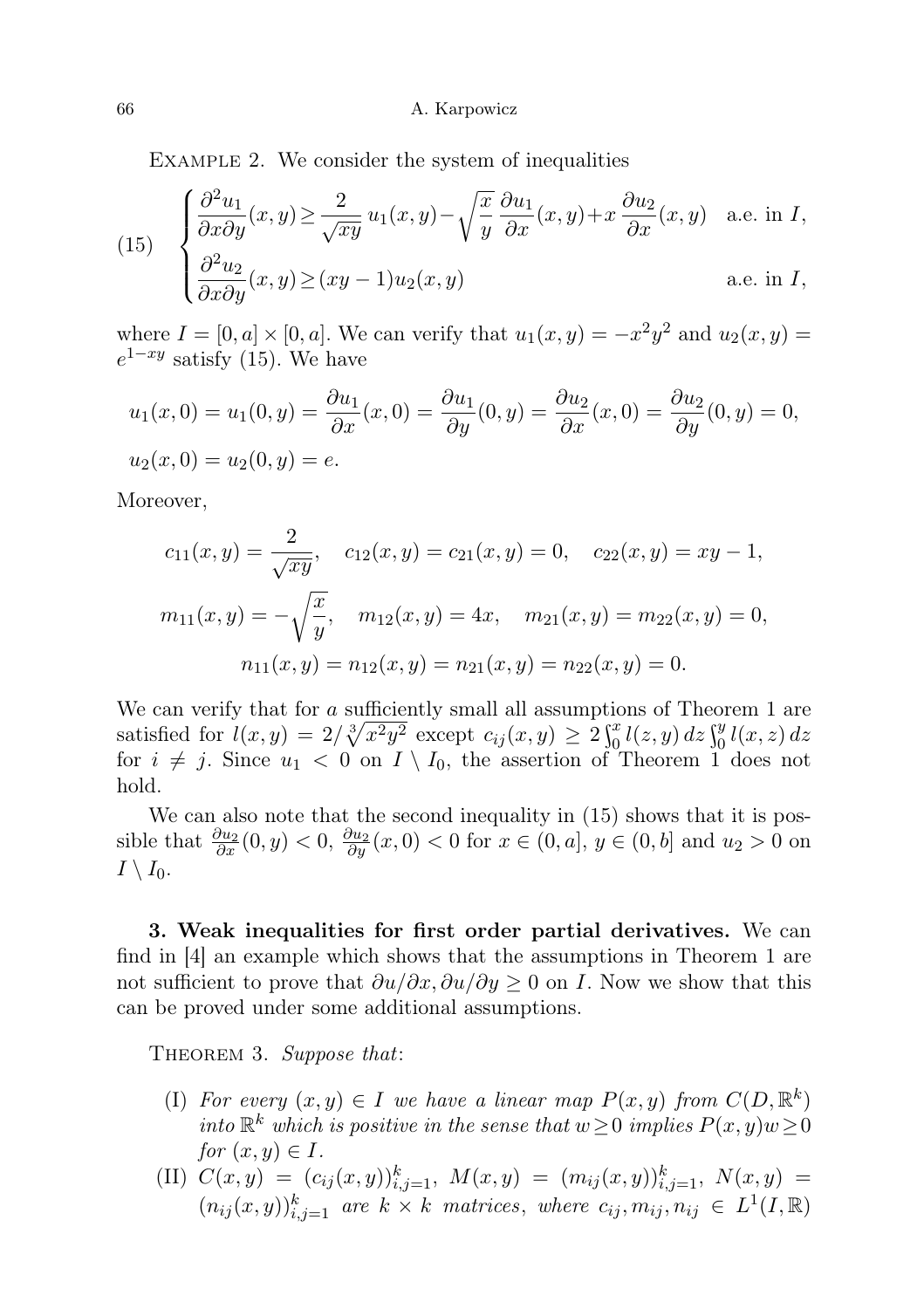and  $c_{ij}(x, y) \geq 0$ ,  $m_{ij}(x, y) \geq 0$ ,  $n_{ij}(x, y) \geq 0$  a.e. in I. There is a function  $l \in L^1(I,\mathbb{R})$  such that

$$
|P(x,y)w| \le l(x,y) ||w||_0, \quad c_{ij}(x,y) \le l(x,y) \quad a.e. \text{ in } I,
$$
  

$$
m_{ij}(x,y) \le \int_0^x l(z,y) dz, \quad n_{ij}(x,y) \le \int_0^y l(x,z) dz \quad a.e. \text{ in } I.
$$

(III) u is a function absolutely continuous on I and continuous on  $I^*$ ;  $\partial u/\partial x$ ,  $\partial u/\partial y$ ,  $\partial^2 u/\partial x\partial y$  exist a.e. on I;  $\partial u/\partial x$  is continuous with respect to the second variable on I; and  $\partial u/\partial y$  is continuous with respect to the first variable on I. Furthermore,

$$
\frac{\partial^2 u}{\partial x \partial y}(x, y) \ge C(x, y)u(x, y) + M(x, y)\frac{\partial u}{\partial x}(x, y) \n+ N(x, y)\frac{\partial u}{\partial y}(x, y) + P(x, y)u_{(x, y)} \quad a.e. \text{ in } I,
$$

$$
u(x,y) \ge 0
$$
 on  $I_0$ ,  $\frac{\partial u}{\partial x}(x,0) \ge 0$  on  $[0,a]$ ,  $\frac{\partial u}{\partial y}(0,y) \ge 0$  on  $[0,b]$ .

Then

$$
u(x,y) \ge 0
$$
,  $\frac{\partial u}{\partial x}(x,y) \ge 0$ ,  $\frac{\partial u}{\partial y}(x,y) \ge 0$  on *I*.

Proof. Let

$$
v^1(x, y) = e^{H(x,y)} \frac{\partial u}{\partial x}(x, y)
$$
 and  $v^2(x, y) = e^{H(x,y)} \frac{\partial u}{\partial y}(x, y).$ 

Then

(16) 
$$
\frac{\partial v^1}{\partial y}(x, y) \ge \int_0^x l(z, y) dz v^1(x, y) + e^{H(x, y)} \{C(x, y)u(x, y) + P(x, y)u_{(x, y)}\} + M(x, y)v^1(x, y) + N(x, y)v^2(x, y),
$$
  
\n(17) 
$$
\frac{\partial v^2}{\partial y}(x, y) \ge \int_0^y l(x, z) dz v^2(x, y) + e^{H(x, y)} \{C(x, y)u(x, y) + P(x, y)u_{(x, y)}\} + M(x, y)v^1(x, y) + N(x, y)v^2(x, y).
$$

Define  $\varrho: I^* \to \mathbb{R}, r: I^* \to \mathbb{R}^k$  by the formulas  $\varrho(x, y) = e^{2kH(x, y)+x+y}$ ,  $r(x,y) = (\varrho(x,y), \dots, \varrho(x,y))$  and let  $p^{1}(x,y) = e^{H(x,y)} \frac{\partial r}{\partial x}(x,y), p^{2}(x,y) =$  $e^{H(x,y)}\frac{\partial r}{\partial y}(x,y)$ . Then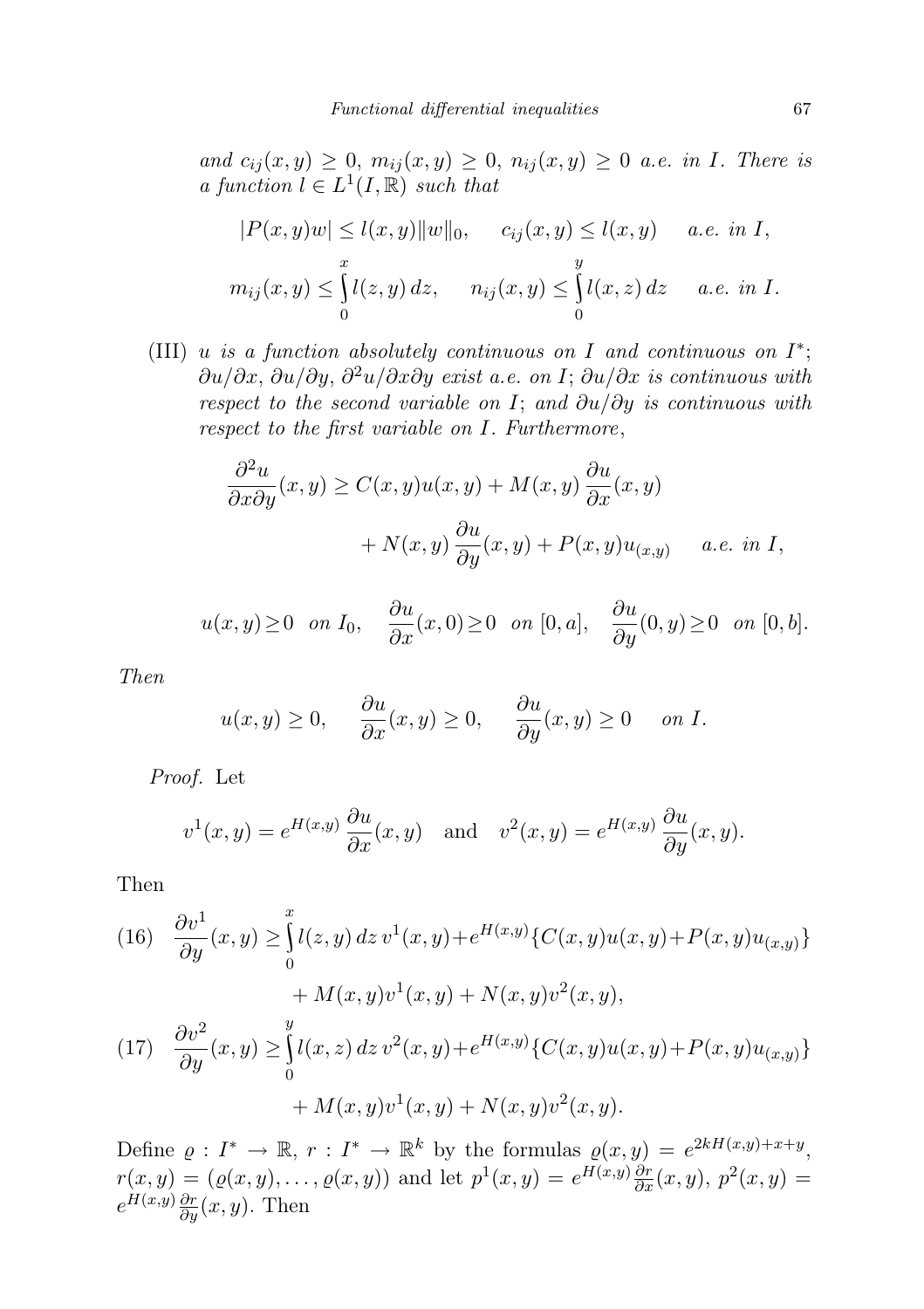$$
p^{1}(x, y) = \left\{ 2k \int_{0}^{y} l(x, z) dz + 1 \right\} e^{H(x, y)} r(x, y),
$$
  
\n
$$
p^{2}(x, y) = \left\{ 2k \int_{0}^{x} l(z, y) dz + 1 \right\} e^{H(x, y)} r(x, y),
$$
  
\n
$$
\frac{\partial p^{1}}{\partial y}(x, y) = \left\{ 2kl(x, y) + 2k(2k + 1) \int_{0}^{x} l(z, y) dz \int_{0}^{y} l(x, z) dz + (2k + 1) \int_{0}^{x} l(z, y) dz + 2k \int_{0}^{y} l(x, z) dz + 1 \right\} e^{H(x, y)} r(x, y),
$$
  
\n
$$
\frac{\partial p^{2}}{\partial x}(x, y) = \left\{ 2kl(x, y) + 2k(2k + 1) \int_{0}^{x} l(z, y) dz \int_{0}^{y} l(x, z) dz + 2k \int_{0}^{y} l(z, y) dz + (2k + 1) \int_{0}^{y} l(x, z) dz + 1 \right\} e^{H(x, y)} r(x, y).
$$

Note that

$$
0 \le C(x, y)r(x, y) \le kl(x, y)r(x, y), \quad |P(x, y)r(x, y)| \le l(x, y)r(x, y),
$$
  

$$
0 \le M(x, y)p^{1}(x, y) \le \left\{2k^{2}\int_{0}^{x}l(z, y) dz\int_{0}^{y}l(x, z) dz + k\int_{0}^{x}l(z, y) dz\right\}e^{H(x, y)}r(x, y),
$$
  

$$
0 \le N(x, y)p^{2}(x, y) \le \left\{2k^{2}\int_{0}^{x}l(z, y) dz\int_{0}^{y}l(x, z) dz + k\int_{0}^{y}l(x, z) dz\right\}e^{H(x, y)}r(x, y).
$$

Thus

Thus  
\n(18) 
$$
0 \le \int_{0}^{x} l(z, y) dz p^{1}(x, y) + e^{H(x, y)} \{C(x, y)r(x, y) + P(x, y)r(x, y)\} + M(x, y)p^{1}(x, y) + N(x, y)p^{2}(x, y)
$$
\n
$$
\le \left\{(n+1)l(x, y) + 2k(2k+1)\int_{0}^{x} l(z, y) dz \int_{0}^{y} l(x, z) dz\right\}
$$
\n
$$
+ k \int_{0}^{x} l(z, y) dz + (k+1) \int_{0}^{y} l(x, z) dz \Big\} e^{H(x, y)} r(x, y)
$$
\n
$$
\le \frac{\partial p^{1}}{\partial y}(x, y),
$$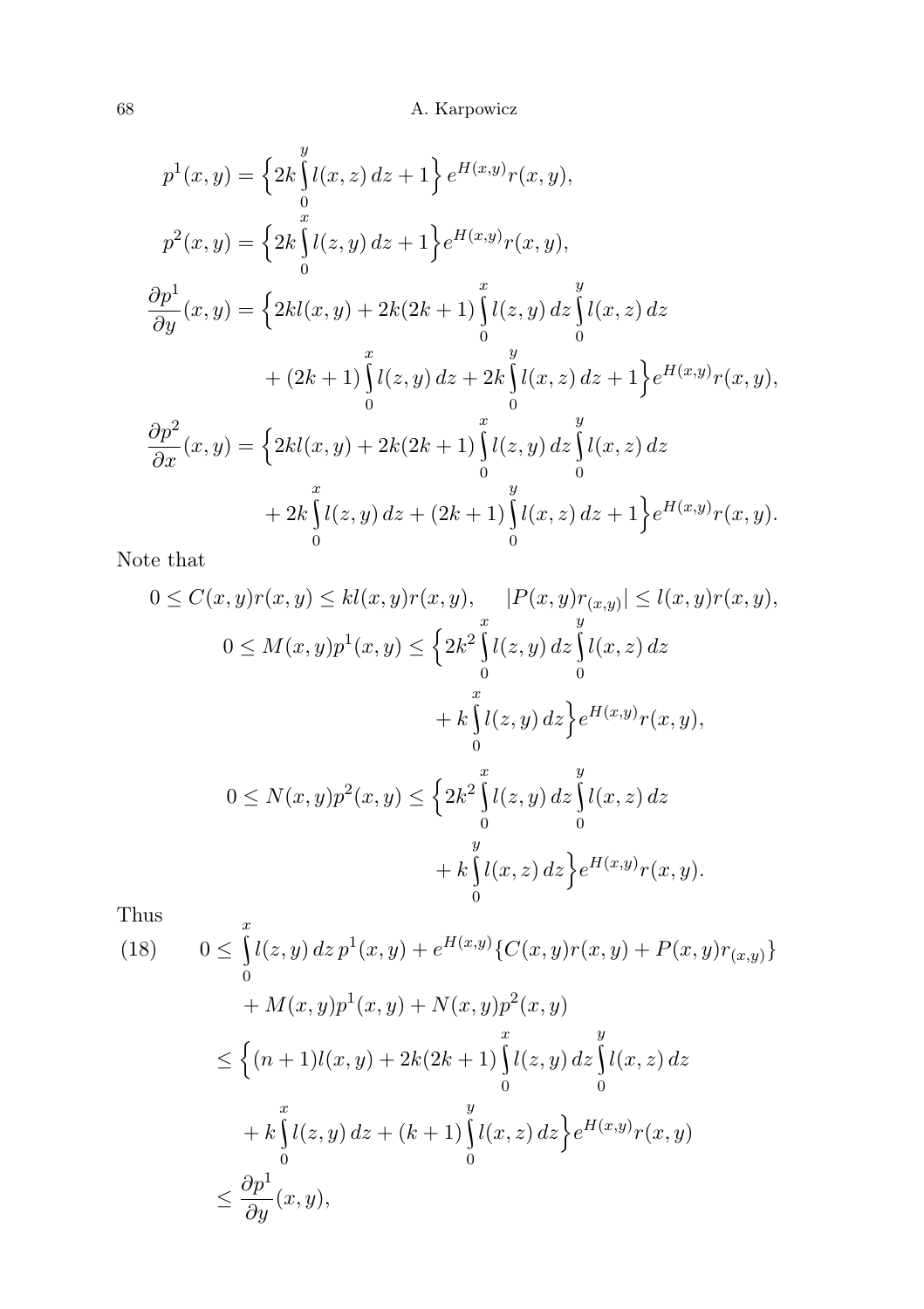(19) 
$$
0 \leq \int_{0}^{y} l(x, z) dz p^{2}(x, y) + e^{H(x, y)} \{C(x, y)r(x, y) + P(x, y)r(x, y)\}\
$$

$$
+ M(x, y)p^{1}(x, y) + N(x, y)p^{2}(x, y)
$$

$$
\leq \left\{ (k+1)l(x, y) + 2k(2k+1) \int_{0}^{x} l(z, y) dz \int_{0}^{y} l(x, z) dz \right\}
$$

$$
+ (k+1) \int_{0}^{x} l(z, y) dz + k \int_{0}^{y} l(x, z) dz \Big\} e^{H(x, y)} r(x, y)
$$

$$
\leq \frac{\partial p^{2}}{\partial y}(x, y).
$$

Define

$$
q_{\varepsilon}(x, y) = u(x, y) + \varepsilon r(x, y),
$$
  
\n
$$
v_{\varepsilon}^{1}(x, y) = e^{H(x, y)} \frac{\partial q_{\varepsilon}}{\partial x}(x, y) = v^{1}(x, y) + \varepsilon p^{1}(x, y),
$$
  
\n
$$
v_{\varepsilon}^{2}(x, y) = e^{H(x, y)} \frac{\partial q_{\varepsilon}}{\partial y}(x, y) = v^{2}(x, y) + \varepsilon p^{2}(x, y).
$$

From  $(16)$ – $(19)$  and from the linearity of  $P(x, y)$  we have

(20) 
$$
\frac{\partial v_{\varepsilon}^{1}}{\partial y}(x, y) \geq \int_{0}^{x} l(z, y) dz v_{\varepsilon}^{1}(x, y) \n+ e^{H(x, y)} \{C(x, y)q_{\varepsilon}(x, y) + P(x, y)(q_{\varepsilon})_{(x, y)}\} \n+ M(x, y)p^{1}(x, y) + N(x, y)p^{2}(x, y),
$$
\n(21) 
$$
\frac{\partial v_{\varepsilon}^{2}}{\partial x}(x, y) \geq \int_{0}^{y} l(x, z) dz v_{\varepsilon}^{2}(x, y) \n+ e^{H(x, y)} \{C(x, y)q_{\varepsilon}(x, y) + P(x, y)(q_{\varepsilon})_{(x, y)}\} \n+ M(x, y)p^{1}(x, y) + N(x, y)p^{2}(x, y).
$$

We see that there exists  $c > 0$  such that

$$
q_{\varepsilon}(x, y) > 0, \quad p^{1}(x, y) > 0 \quad \text{and} \quad p^{2}(x, y) > 0 \quad \text{on } I_{c} = I^{*} \setminus (c, a] \times (c, b],
$$
  

$$
v_{\varepsilon}^{1}(x, y) > 0 \quad \text{and} \quad v_{\varepsilon}^{2}(x, y) > 0 \quad \text{on } [0, c] \times [0, c].
$$

Thus all terms on the right sides of (20) and (21) are nonnegative. Therefore  $\partial v_{\varepsilon}^1/\partial y \ge 0$  and  $\partial v_{\varepsilon}^2/\partial x \ge 0$  on  $[0, c] \times [0, c]$ . Thus  $v_{\varepsilon}^1$  is nondecreasing with respect to the second variable and  $v_{\varepsilon}^2$  is nondecreasing with respect to the first variable on  $[0, c] \times [0, c]$ . Therefore  $q_{\varepsilon}$  is nondecreasing with respect to the first and second variables. This implies that  $\partial v_\varepsilon^1/\partial y \ge 0$  and  $\partial v_\varepsilon^2/\partial x \ge 0$ on  $I_c \setminus (I^* \setminus I)$ . Continuing we find that  $\partial v_\varepsilon^1/\partial y \geq 0$  and  $\partial v_\varepsilon^2/\partial x \geq 0$  on I.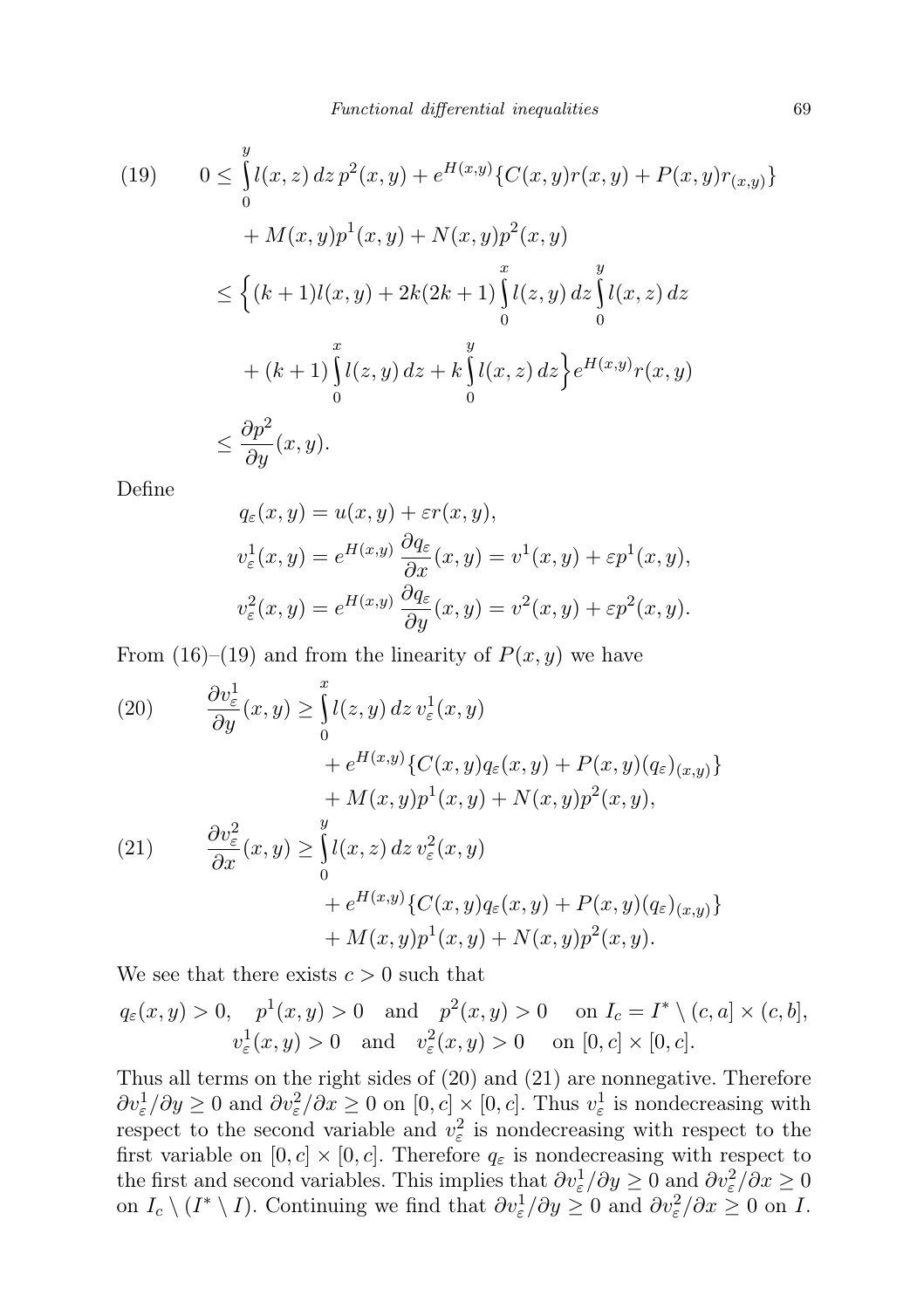Therefore  $v_{\varepsilon}^1 > 0$  and  $v_{\varepsilon}^2 > 0$  on *I*. From the definitions of  $v_{\varepsilon}^1$  and  $v_{\varepsilon}^2$  we know that  $\partial q_{\varepsilon}/\partial x > 0$  and  $\partial q_{\varepsilon}/\partial y > 0$ . Letting  $\varepsilon \to 0^+$  we get  $\partial u/\partial x \ge 0$ and  $\partial u/\partial y \geq 0$  on *I*. Of course this implies  $u \geq 0$  on *I*.

THEOREM 4. Suppose that:

- (I) The function  $f: I \times C(D, \mathbb{R}^k) \times \mathbb{R}^k \times \mathbb{R}^k \to \mathbb{R}^k$  of the variables  $(x, y, \omega, \mu, \nu)$  is nondecreasing with respect to  $\omega$ ,  $\mu$  and  $\nu$ .
- (II) For each  $A > 0$  there exists a function  $l \in L^1(I, \mathbb{R})$  such that

$$
|f(x, y, \omega, \mu, \nu) - f(x, y, \overline{\omega}, \overline{\mu}, \overline{\nu})|
$$
  
\n
$$
\leq l(x, y) ||\omega - \overline{\omega}||_0 + \int_0^x l(z, y) dz | \mu - \overline{\mu}| + \int_0^y l(x, z) dz | \nu - \overline{\nu}|
$$

for  $\|\omega\|_0$ ,  $\|\overline{\omega}\|_0 \leq A$ .

(III) w, v are functions absolutely continuous on I and continuous on  $I^*$ ;  $\partial w/\partial x$ ,  $\partial v/\partial x$ ,  $\partial w/\partial y$ ,  $\partial v/\partial y$ ,  $\partial^2 w/\partial x \partial y$ ,  $\partial^2 v/\partial x \partial y$  exist a.e. on I;  $\frac{\partial w}{\partial x}$ ,  $\frac{\partial v}{\partial x}$  are continuous with respect to the second variable on I; and  $\partial w/\partial y$ ,  $\partial v/\partial y$  are continuous with respect to the first variable on I. Furthermore,

$$
\frac{\partial^2 v}{\partial x \partial y}(x, y) \le f\left(x, y, v_{(x,y)}, \frac{\partial v}{\partial x}(x, y), \frac{\partial v}{\partial y}(x, y)\right) \text{ and}
$$
  

$$
\frac{\partial^2 w}{\partial x \partial y}(x, y) \ge f\left(x, y, u_{(x,y)}, \frac{\partial w}{\partial x}(x, y), \frac{\partial w}{\partial y}(x, y)\right) \text{ a.e. in } I,
$$
  

$$
v(x, y) \le w(x, y) \text{ on } I_0,
$$
  

$$
\frac{\partial v}{\partial x}(x, 0) \le \frac{\partial w}{\partial x}(x, 0) \text{ on } [0, a], \frac{\partial v}{\partial y}(0, y) \le \frac{\partial w}{\partial y}(0, y) \text{ on } [0, b].
$$

Then

$$
v(x,y) \le w(x,y), \ \frac{\partial v}{\partial x}(x,y) \le \frac{\partial w}{\partial x}(x,y), \ \frac{\partial v}{\partial y}(x,y) \le \frac{\partial w}{\partial y}(x,y) \quad \text{on } I.
$$

*Proof.* Let  $|v(x,y)|, |w(x,y)| \leq A - 1$  for all  $(x,y) \in I$  and l be the function in condition  $(II)$  corresponding to  $A$ , and define

$$
V^{1}(x, y) = e^{H(x, y)} \frac{\partial v}{\partial x}(x, y), \quad W^{1}(x, y) = e^{H(x, y)} \frac{\partial w}{\partial x}(x, y),
$$
  

$$
V^{2}(x, y) = e^{H(x, y)} \frac{\partial v}{\partial y}(x, y), \quad W^{2}(x, y) = e^{H(x, y)} \frac{\partial w}{\partial y}(x, y).
$$

Then

$$
\frac{\partial V^1}{\partial y}(x,y) \le e^{H(x,y)}(G^1v)(x,y), \quad \frac{\partial W^1}{\partial y}(x,y) \ge e^{H(x,y)}(G^1w)(x,y),
$$
  

$$
\frac{\partial V^2}{\partial x}(x,y) \le e^{H(x,y)}(G^2v)(x,y), \quad \frac{\partial W^2}{\partial y}(x,y) \ge e^{H(x,y)}(G^2w)(x,y),
$$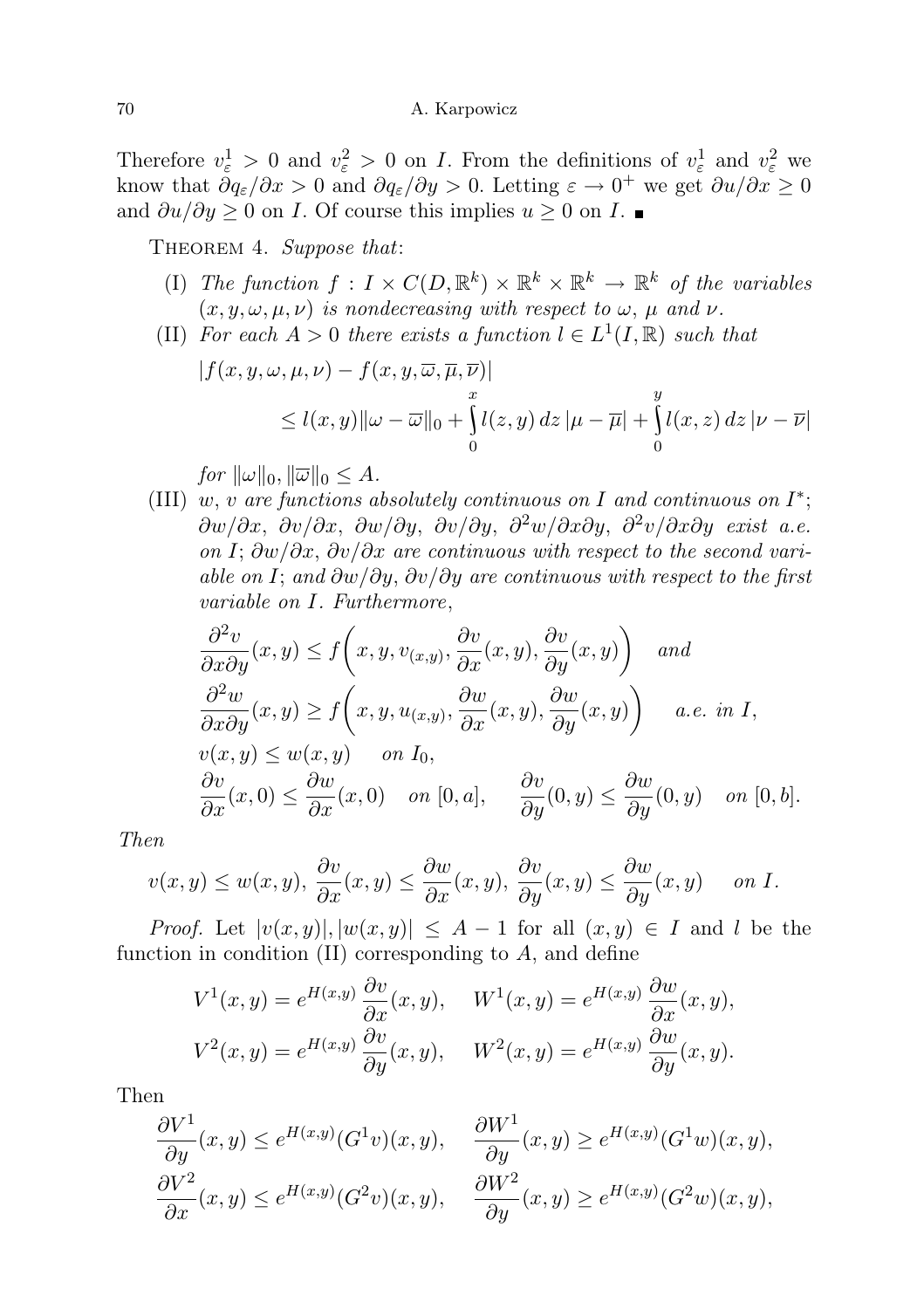where

$$
(Giv)(x, y) = gi (x, y, v(x,y), \frac{\partial v}{\partial x}(x, y), \frac{\partial v}{\partial y}(x, y), Vi(x, y)) \quad \text{for } i \in \{1, 2\},
$$
  

$$
g1(x, y, \omega, \mu, \nu, \sigma) = f(x, y, \omega, \mu, \nu) + e-H(x,y) \int_{0}^{x} l(z, y) dz \sigma,
$$
  

$$
g2(x, y, \omega, \mu, \nu, \sigma) = f(x, y, \omega, \mu, \nu) + e-H(x,y) \int_{0}^{y} l(x, z) dz \sigma,
$$

and  $(Gw)(x, y)$  is defined by a similar formula to  $(Gv)(x, y)$ . It is easily seen that  $g^i$  are nondecreasing with respect to  $\omega, \mu, \nu$  and  $\sigma$ .

Define  $\varrho: I^* \to \mathbb{R}$  by  $\varrho(x,y) = e^{2H(x,y)+x+y}$  and  $r, R^1, R^2: I^* \to \mathbb{R}^k$ by  $r(x, y) = (\varrho(x, y), \dots, \varrho(x, y)), R^{1}(x, y) = e^{H(x, y)} \frac{\partial r}{\partial x}(x, y)$  and  $R^{2}(x, y) =$  $e^{H(x,y)}\frac{\partial r}{\partial y}(x,y)$ . Defining  $w_{\varepsilon}(x,y) = w(x,y) + \varepsilon r(x,y)$ ,  $W_{\varepsilon}^{i}(x,y) = W^{i}(x,y) +$  $\varepsilon R^i(x, y)$ , where  $i \in \{1, 2\}$ , we have

$$
\frac{\partial W_{\varepsilon}^{1}}{\partial y}(x, y) \ge e^{H(x,y)}(G^{1}w)(x, y)
$$
\n
$$
+ \varepsilon e^{H(x,y)} \Biggl\{ l(x, y) + 6 \int_{0}^{x} l(z, y) dz \int_{0}^{y} l(x, z) dz
$$
\n
$$
+ 3 \int_{0}^{x} l(z, y) dz + 2 \int_{0}^{y} l(x, z) dz + 1 \Biggr\} r(x, y),
$$
\n
$$
\frac{\partial W_{\varepsilon}^{2}}{\partial x}(x, y) \ge e^{H(x,y)} (G^{2}w)(x, y)
$$
\n
$$
+ \varepsilon e^{H(x,y)} \Biggl\{ l(x, y) + 6 \int_{0}^{x} l(z, y) dz \int_{0}^{y} l(x, z) dz
$$
\n
$$
+ 2 \int_{0}^{x} l(z, y) dz + 3 \int_{0}^{y} l(x, z) dz + 1 \Biggr\} r(x, y).
$$

Moreover, we can choose  $\varepsilon > 0$  so small that  $|w_{\varepsilon}(x, y)| \leq A$ . From the Lipschitz condition for  $f$  we have

$$
|G^{1}w_{\varepsilon}(x,y) - G^{1}w(x,y)| \leq \varepsilon \Biggl\{ l(x,y) + 6 \int_{0}^{x} l(z,y) dz \int_{0}^{y} l(x,z) dz + 2 \int_{0}^{x} l(z,y) dz + \int_{0}^{y} l(x,z) dz \Biggr\} \varrho(x,y),
$$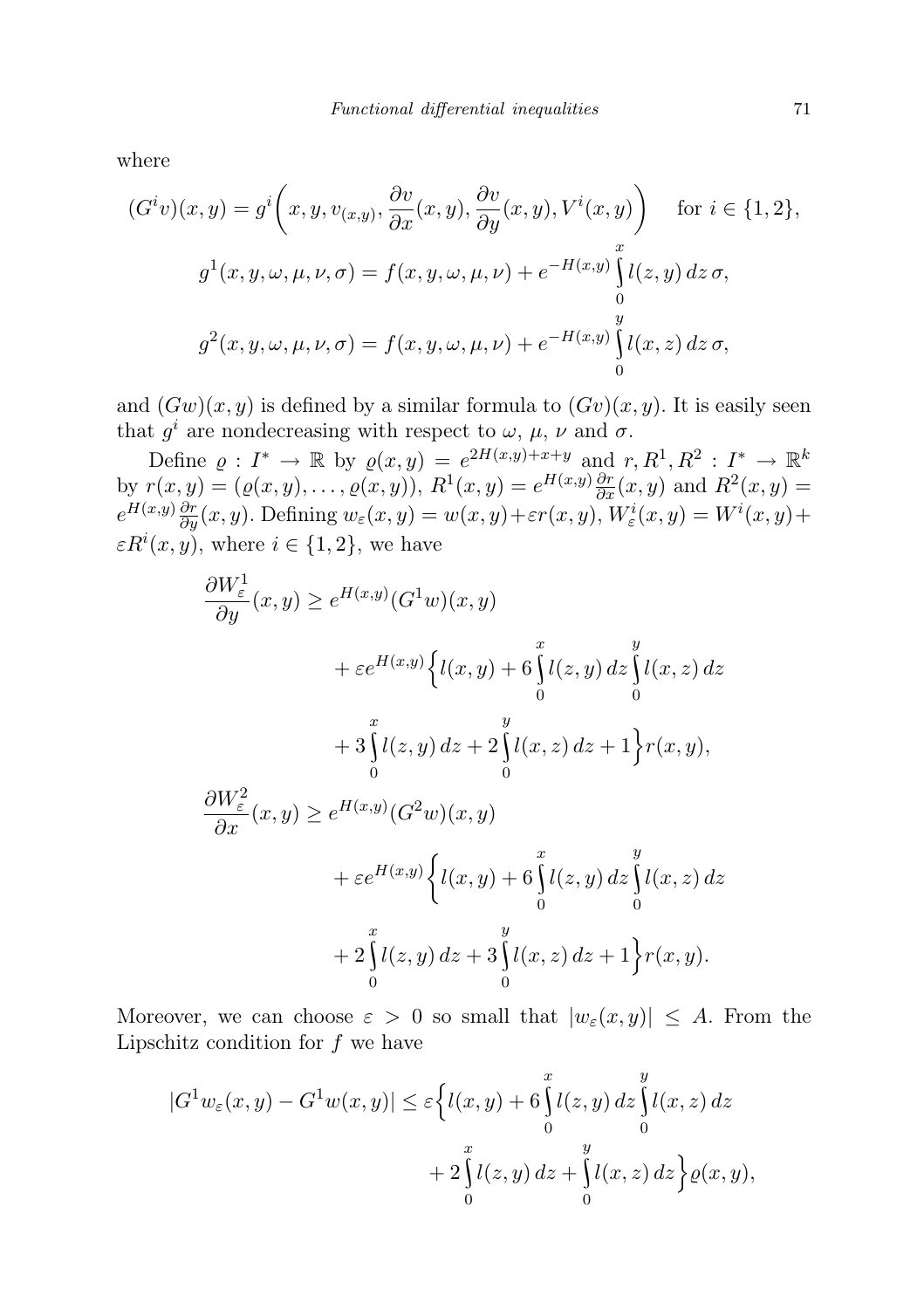$$
|G^{2}w_{\varepsilon}(x,y) - G^{2}w(x,y)| \leq \varepsilon \Biggl\{ l(x,y) + 6 \int_{0}^{x} l(z,y) dz \int_{0}^{y} l(x,z) dz + \int_{0}^{x} l(z,y) dz + 2 \int_{0}^{y} l(x,z) dz \Biggr\} \varrho(x,y).
$$

From the above inequality we get

$$
e^{H(x,y)}(G^1w_{\varepsilon})(x,y) \le e^{H(x,y)}(G^1w)(x,y)
$$
  
+  $\varepsilon e^{H(x,y)}\Big\{l(x,y) + 6\int_0^x l(z,y) dz \int_0^y l(x,z) dz$   
+  $2\int_0^x l(z,y) dz + \int_0^y l(x,z) dz \Big\} r(x,y)$   
 $\le \frac{\partial W^1_{\varepsilon}}{\partial y}(x,y).$ 

Similarly, we obtain

$$
e^{H(x,y)}(G^2w_{\varepsilon})(x,y) \le \frac{\partial W_{\varepsilon}^2}{\partial x}(x,y).
$$

Note that

$$
w_{\varepsilon}(x, y) > w(x, y) \ge v(x, y) \quad \text{on } I_0,
$$
  
\n
$$
\frac{\partial w_{\varepsilon}}{\partial x}(x, 0) > \frac{\partial w}{\partial x}(x, 0) \ge \frac{\partial v}{\partial x}(x, 0) \quad \text{on } [0, a],
$$
  
\n
$$
\frac{\partial w_{\varepsilon}}{\partial y}(0, y) > \frac{\partial w}{\partial y}(0, y) \ge \frac{\partial v}{\partial y}(0, y) \quad \text{on } [0, b].
$$

Therefore there exists  $c > 0$  such that

$$
w_{\varepsilon}(x, y) > v(x, y) \qquad \text{on } I_c = I^* \setminus (c, a] \times (c, b],
$$
  
\n
$$
\frac{\partial w_{\varepsilon}}{\partial x}(x, y) > \frac{\partial v}{\partial x}(x, y) \qquad \text{on } [0, a] \times [0, c],
$$
  
\n
$$
\frac{\partial w_{\varepsilon}}{\partial y}(x, y) > \frac{\partial v}{\partial y}(x, y) \qquad \text{on } [0, c] \times [0, b].
$$

From monotonicity of  $G^1$  and  $G^2$  on  $(0, c] \times (0, c]$  we have

$$
\frac{\partial W_{\varepsilon}^{1}}{\partial y}(x,y) \ge e^{H(x,y)}(G^{1}w_{\varepsilon})(x,y) \ge e^{H(x,y)}(G^{1}v)(x,y) \ge \frac{\partial V^{1}}{\partial y}(x,y),
$$
  

$$
\frac{\partial W_{\varepsilon}^{2}}{\partial x}(x,y) \ge e^{H(x,y)}(G^{2}w_{\varepsilon})(x,y) \ge e^{H(x,y)}(G^{2}v)(x,y) \ge \frac{\partial V^{2}}{\partial x}(x,y),
$$

for  $(x, y) \in (0, c] \times (0, c]$ . Therefore  $W_{\varepsilon}^1 - V^1$  is nondecreasing with respect to the second variable, and  $W_{\varepsilon}^2 - V^2$  is nondecreasing with respect to the first variable on  $(0, c] \times (0, c]$ . Thus similarly to the proof of Theorem 2 we get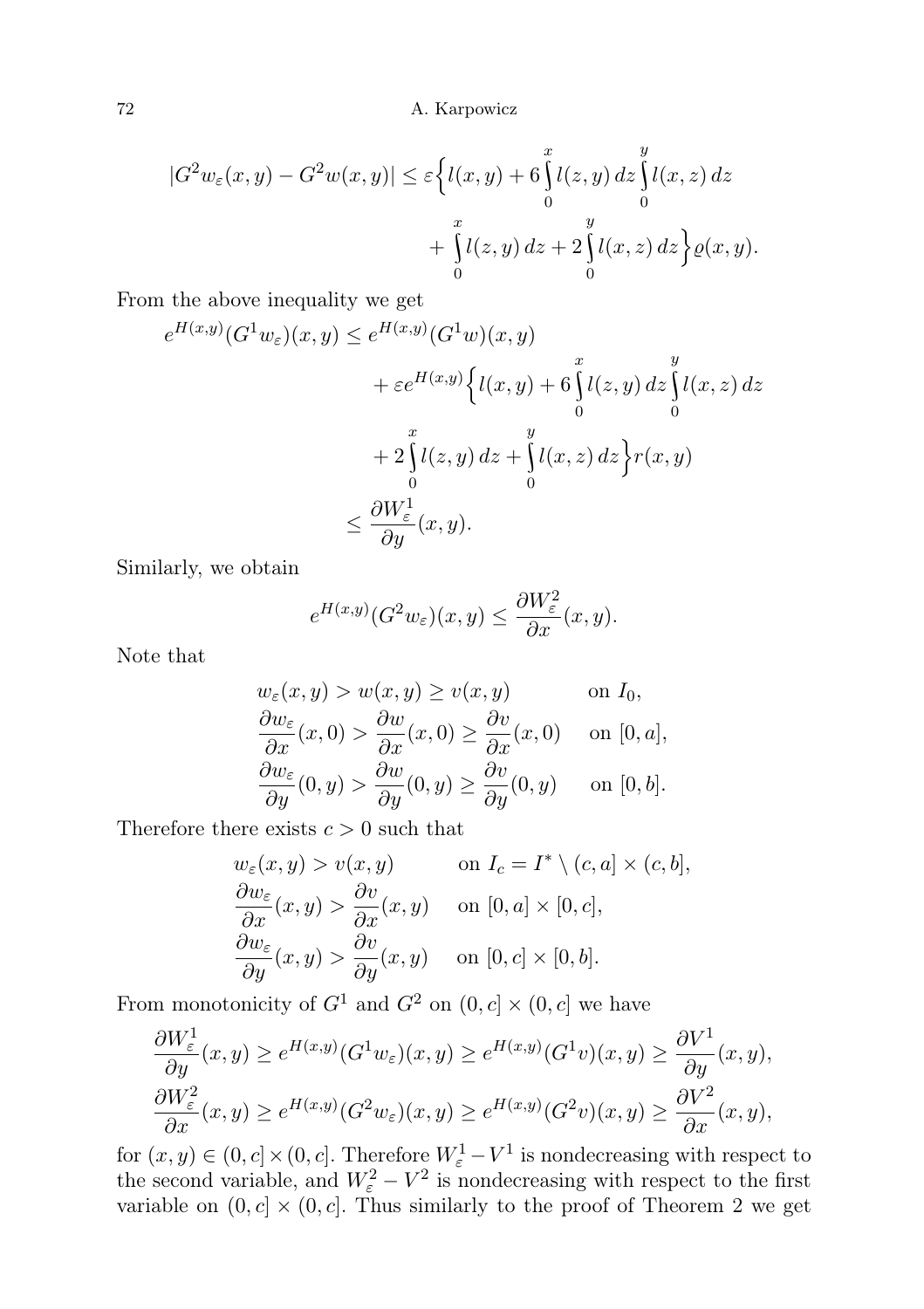$$
\frac{\partial w_{\varepsilon}}{\partial x} - \frac{\partial v}{\partial x} > 0
$$
 and  $\frac{\partial w_{\varepsilon}}{\partial y} - \frac{\partial v}{\partial y} > 0$  on *I*. Letting  $\varepsilon \to 0$  we get

$$
\frac{\partial w}{\partial x}(x, y) \ge \frac{\partial v}{\partial x}(x, y) \quad \text{on } I,
$$
  

$$
\frac{\partial w}{\partial y}(x, y) \ge \frac{\partial v}{\partial y}(x, y) \quad \text{on } I.
$$

From the above it is clear that  $w \geq v$  on  $I$ .

4. Strong inequalities. In this section we will be concerned with strong inequalities. First, we present some definitions and assumptions. A measurable set  $B \subset I$  is called *dense at*  $(0^+, 0^+)$  if  $B \cap (0, \varepsilon) \times (0, \varepsilon)$  has positive measure for every  $\varepsilon > 0$ . Let g and h be functions from I into  $\mathbb{R}^k$ . We write  $g(x, y) < h(x, y)$  at  $(0^+, 0^+)$  if  $\{(x, y) \in I : g(x, y) < h(x, y)\}\$ is dense at  $(0^+, 0^+)$ . In the one-dimensional case a measurable set  $A \subset [0, a]$  is called dense at  $0^+$  if  $A \cap (0,\varepsilon)$  has positive measure for every  $\varepsilon > 0$ . We write  $g(x, 0) < h(x, 0)$  at  $0^+$  if  $\{x \in [0, a] : g(x, 0) < h(x, 0)\}$  is dense at  $0^+$ . Similarly, we define  $g(0, y) < h(0, y)$  at  $0^+$ .

ASSUMPTION 1.  $C = (c_{ij})_{i,j=1}^k$  is such that for every pair  $(\alpha, \beta)$  of disjoint nonempty sets with  $\alpha \cup \beta = \{1, ..., k\}$  there are  $i \in \alpha$  and  $j \in \beta$  such that  $c_{ij}(x, y) > 2 \int_0^x l(z, y) dz \int_0^y l(x, z) dz$  at  $(0^+, 0^+)$ .

ASSUMPTION 2.  $M = (m_{ij})_{i,j=1}^k$  is such that for every pair  $(\alpha, \beta)$  of disjoint nonempty sets with  $\alpha \cup \beta = \{1, \ldots, k\}$  there are  $i \in \alpha$  and  $j \in \beta$ such that  $m_{ij}(x, y) < \int_0^x l(z, y) dz$  at  $(0^+, 0^+).$ 

ASSUMPTION 3.  $N = (n_{ij})_{i,j=1}^k$  is such that for every pair  $(\alpha, \beta)$  of disjoint nonempty sets with  $\alpha \cup \beta = \{1, ..., k\}$  there are  $i \in \alpha$  and  $j \in \beta$  such that  $n_{ij}(x, y) < \int_0^y l(x, z) dz$  at  $(0^+, 0^+).$ 

We write  $P(x, y)$  in the matrix form  $P_{ij}(x, y)$ , where  $P_{ij}(x, y)$  is a positive linear operator which acts on functions  $w \in C(D, \mathbb{R}^1)$ .

DEFINITION 1.  $P(x, y)$  is called *irreducible at*  $(0^+, 0^+)$  if for every pair  $(\alpha, \beta)$  of disjoint nonempty index sets with  $\alpha \cup \beta = \{1, \ldots, k\}$  there are  $i \in \alpha$ and  $j \in \beta$  such that  $P_{ij}(x, y)w > 0$  at  $(0^+, 0^+)$  for all  $w \in C(D, \mathbb{R}^1)$  such that  $w(s,t) > 0$  on D.

Theorem 5 (positivity). Under the assumptions of Theorem 1 we have  $u > 0$  on I under each of the following conditions:

(I)  $u(x, 0) > 0$  or  $u(0, y) > 0$  at  $0^+$ ; (II)  $\frac{\partial^2 u}{\partial x^2}$  $\frac{\partial^2 u}{\partial x \partial y}(x, y) > C(x, y)u(x, y) + M(x, y)\frac{\partial u}{\partial x}(x, y)$ +  $N(x, y) \frac{\partial u}{\partial y}(x, y) + P(x, y)u_{(x, y)}$  at  $(0^+, 0^+);$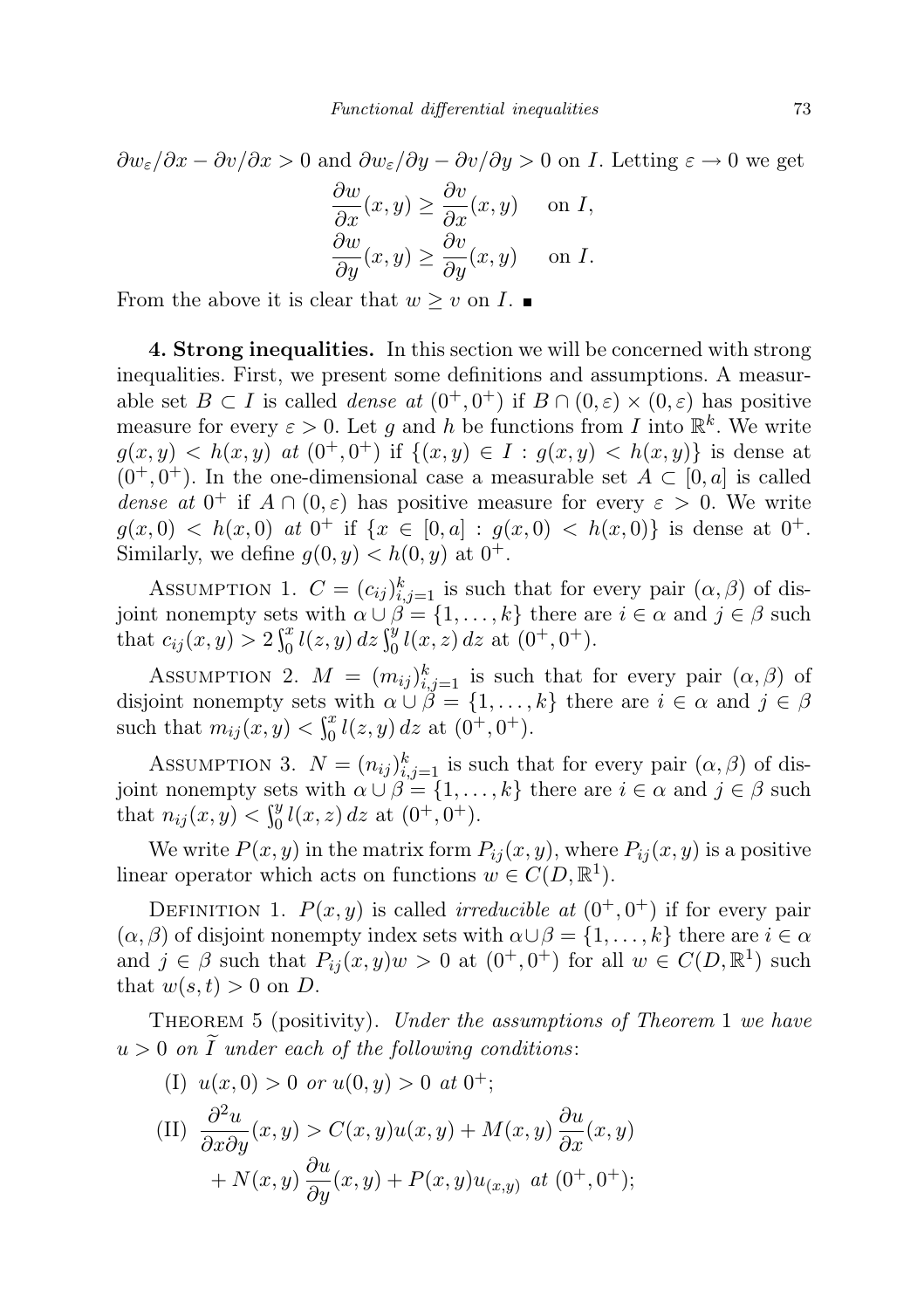(III)  $u(x, 0) \neq 0$  or  $u(0, y) \neq 0$  at  $0^+$  and C satisfies Assumption 1; (IV)  $u(x, 0) \neq 0$  or  $u(0, y) \neq 0$  at  $0^+$  and M satisfies Assumption 2; (V)  $u(x, 0) \neq 0$  or  $u(0, y) \neq 0$  at  $0^{+}$  and N satisfies Assumption 3; (VI)  $u(x, 0) \neq 0$  or  $u(0, y) \neq 0$  at  $0^+$  and P is irreducible.

Proof. It is easy to see that the assertion of Theorem 5 follows from conditions (I) and (II). In order to prove that this is also the case for conditions (III), (IV) and (V) we first assume that  $\beta$  (as in Remark 1) is nonempty and we note that  $\alpha$  is nonempty too. This is due to the fact that if  $u(x, 0) \neq 0$ or  $u(0, y) \neq 0$  at  $0^+$  then there is d such that  $u_d(x, y) > 0$  on  $\tilde{I}$ . Let  $j \in \beta$ (that is,  $u_j(x, y) = 0$  at  $(0^+, 0^+)$ ). Moreover, from Theorem 1 we have  $u \ge 0$ on *I*. Therefore at  $(0^+, 0^+)$  we have

$$
\frac{\partial^2 u_j}{\partial x \partial y}(x, y) \geq \sum_{i=1}^k c_{ji}(x, y) u_i(x, y)
$$
\n
$$
+ \sum_{i=1}^k m_{ji}(x, y) \frac{\partial u_i}{\partial x}(x, y) + \sum_{i=1}^k n_{ji}(x, y) \frac{\partial u_i}{\partial y}(x, y)
$$
\n
$$
\geq \sum_{i=1}^k c_{ji}(x, y) u_i(x, y) - \int_0^y l(x, z) dz \sum_{i=1}^k m_{ji}(x, y) u_i(x, y)
$$
\n
$$
- \int_0^x l(z, y) dz \sum_{i=1}^k n_{ji}(x, y) u_i(x, y)
$$
\n
$$
= \sum_{\substack{1 \leq i \leq k \\ i \neq j}}^y c_{ji}(x, y) u_i(x, y)
$$
\n
$$
- \int_0^y l(x, z) dz \sum_{\substack{1 \leq i \leq k \\ i \neq j}}^y m_{ji}(x, y) u_i(x, y)
$$
\n
$$
- \int_0^x l(z, y) dz \sum_{\substack{1 \leq i \leq k \\ i \neq j}}^y n_{ji}(x, y) u_i(x, y).
$$

Suppose that condition (III) holds. Then from the estimates for  $m_{ij}(x, y)$ ,  $n_{ij}(x, y), c_{ij}(x, y)$  and from Assumption 1 we get

$$
\frac{\partial^2 u_j}{\partial x \partial y}(x, y) \ge \sum_{\substack{1 \le i \le k \\ i \ne j}} \left[ c_{ji}(x, y) - 2 \int_0^x l(z, y) dz \int_0^y l(x, z) dz \right] u_i(x, y)
$$
  
\n
$$
\ge \left[ c_{jd}(x, y) - 2 \int_0^x l(z, y) dz \int_0^y l(x, z) dz \right] u_d(x, y) > 0.
$$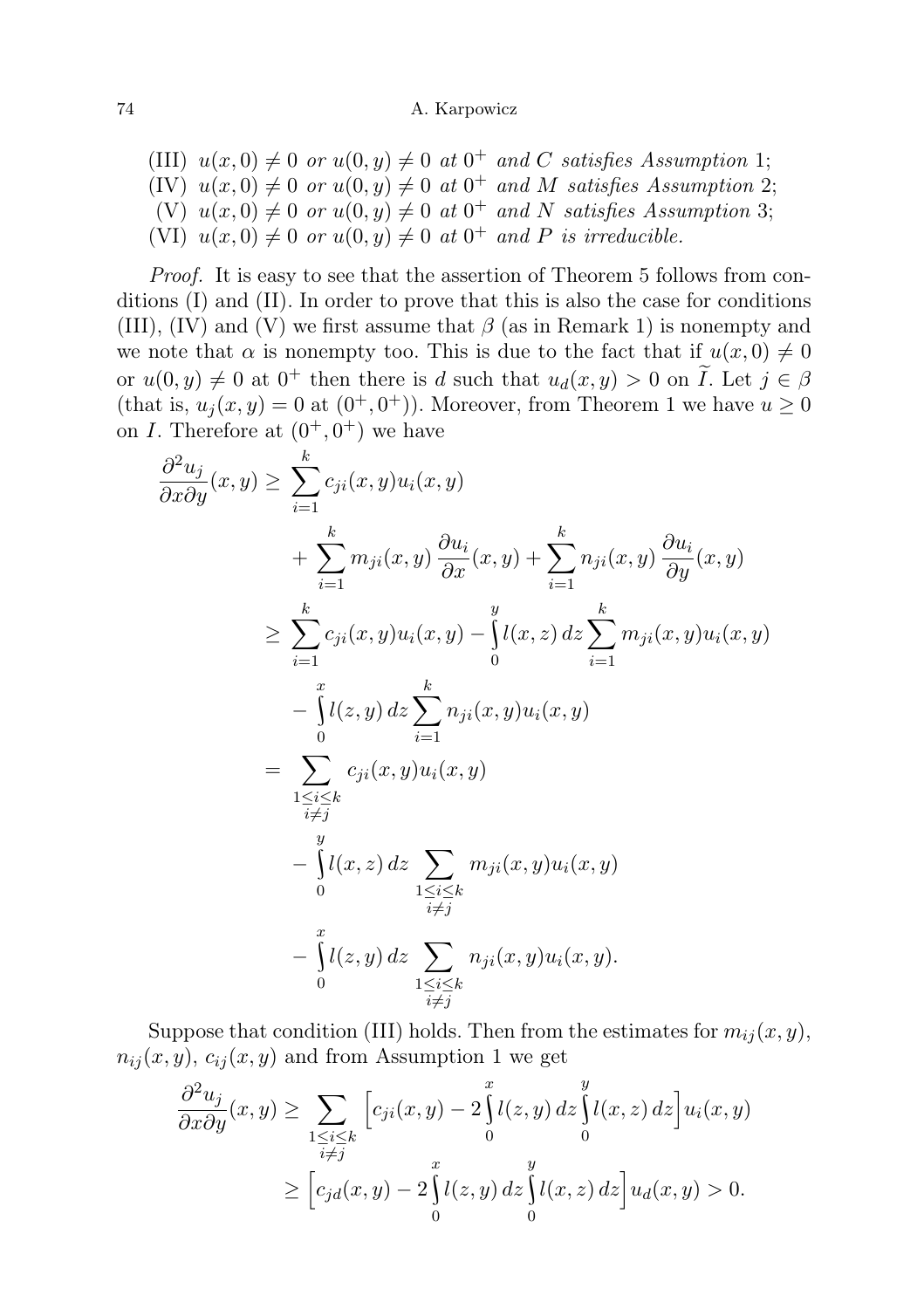Thus  $u_j(x, y)$  is increasing with respect to x and y at  $(0^+, 0^+)$  and this contradicts the fact that  $j \in \beta$ .

Analogously, if we assume condition (IV) we get

$$
\frac{\partial^2 u_j}{\partial x \partial y}(x, y) \ge \sum_{\substack{1 \le i \le k \\ i \ne j}} \left[ 2 \int_0^x l(z, y) dz \int_0^y l(x, z) dz - \int_0^y l(x, z) dz m_{ji}(x, y) - \int_0^x l(z, y) dz \int_0^y l(x, z) dz \right] u_i(x, y)
$$

$$
= \left[ \int_0^x l(z, y) dz \int_0^y l(x, z) dz - \int_0^y l(x, z) dz m_{ji}(x, y) \right] u_d(x, y) > 0.
$$

Thus  $u_j(x, y)$  is increasing with respect to x and y at  $(0^+, 0^+)$ , contrary to  $j \in \beta$ .

The proof is similar if we assume condition (V) instead of (IV).

It is easily seen that if we assume (VI) and if there exist  $j \in \beta$  and  $d \in \alpha$ then  $\frac{\partial^2 u_j}{\partial x \partial y}(x, y) \ge P_{jk}(x, y)u_d(x, y) > 0$  at  $(0^+, 0^+)$ , contrary to  $j \in \beta$ .

ASSUMPTION 4. The function f is such that for each pair  $(\alpha, \beta)$  of nonempty disjoint index sets such that  $\alpha \cup \beta = \{1, \ldots, k\}$  there exist  $i \in \alpha$ and  $j \in \beta$  such that for some  $c > 0$  and for all  $(x, y) \in (0, c] \times (0, c]$  we have

$$
f_j(x, y, \omega, \eta, \mu, \nu) < f_j(x, y, \omega + \theta_{(x, y)}e_i, \eta + \theta(x, y)e_i, \mu, \nu) \\
- 2 \int_0^x l(z, y) \, dz \int_0^y l(x, z) \, dz \, |\theta(x, y)|,
$$

where  $\theta(x, y) \in C(I^*, \mathbb{R})$  is zero on  $I_0$  and positive on  $\widetilde{I}$ .

THEOREM 6 (strong inequalities). Under the assumptions of Theorem 2 we have  $v < w$  on  $\widetilde{I}$  under each of the following conditions:

(I) 
$$
v(x, 0) < w(x, 0)
$$
 or  $v(0, y) < w(0, y)$  at 0<sup>+</sup>;  
\n(II)  $f\left(x, y, v_{(x,y)}, v(x, y), \frac{\partial v}{\partial x}(x, y), \frac{\partial v}{\partial y}(x, y)\right)$   
\n $< f\left(x, y, w_{(x,y)}, w(x, y), \frac{\partial w}{\partial x}(x, y), \frac{\partial w}{\partial y}(x, y)\right)$  at (0<sup>+</sup>, 0<sup>+</sup>);  
\n(III)  $v(x, 0) \neq w(x, 0)$  or  $v(0, y) \neq w(0, y)$  at 0<sup>+</sup> and f satisfies

(III)  $v(x, 0) \neq w(x, 0)$  or  $v(0, y) \neq w(0, y)$  at  $0^+$  and f satisfies Assumption 4.

Proof. It is easy to see that the assertion follows from conditions (I) and (II). Suppose that (III) holds. Let  $\alpha$  and  $\beta$  be as in Remark 3. Thus  $v_i(x, y)$  $w_i(x, y)$  for  $i \in \alpha$ , and  $v_j(x, y) = w_j(x, y)$  on  $A_j$  and  $v_j(x, y) < w_j(x, y)$  on  $B_j$ for  $j \in \beta$ . Note that there exists  $c > 0$  such that  $[0, c) \times [0, c) \subset A_j$ . Indeed,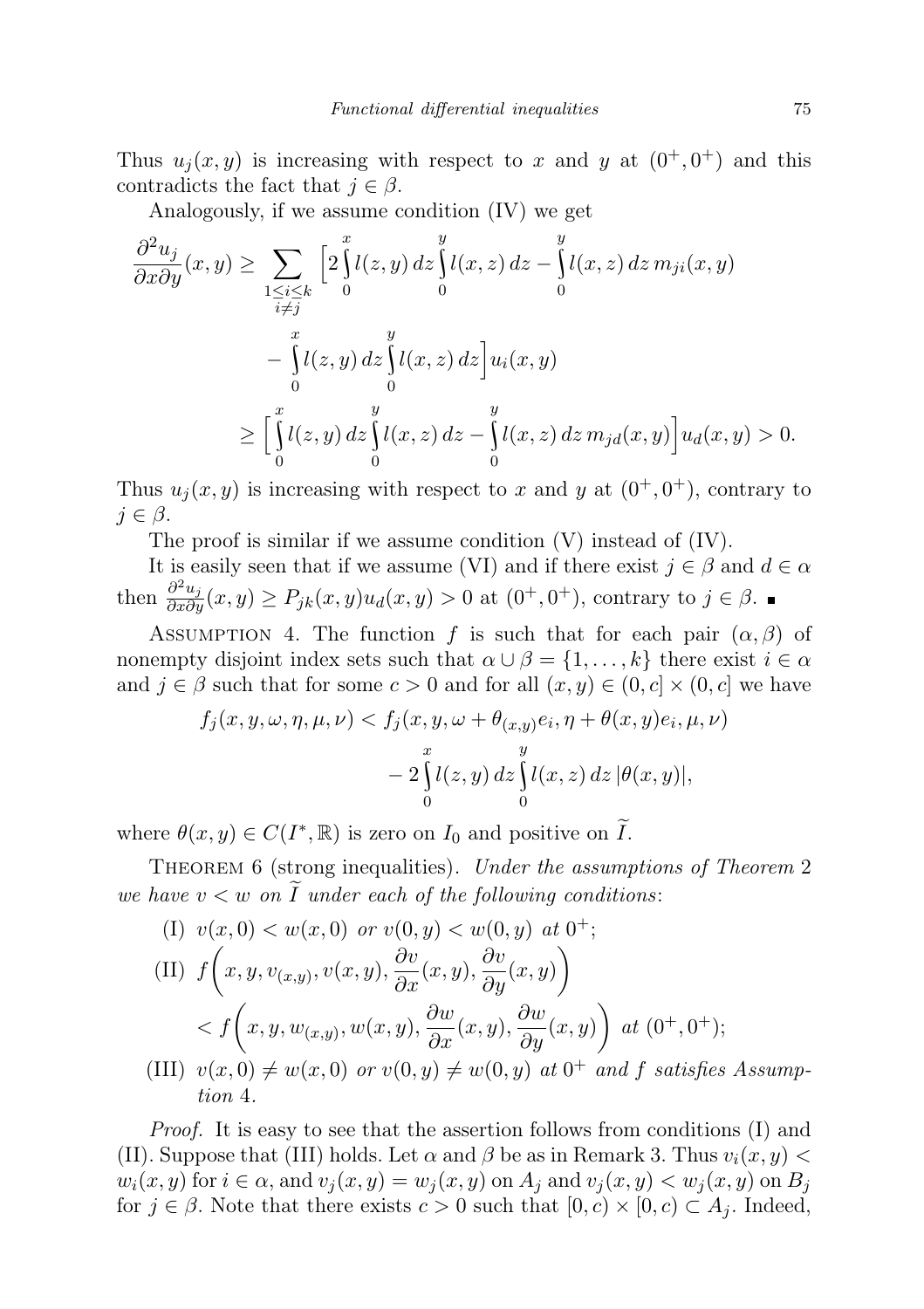if  $v(x, y) < w(x, y)$  on  $[0, c) \times [0, c)$  for some  $c > 0$  then  $v(x, y) < w(x, y)$ on  $\tilde{I}$ . Therefore there exist  $\tilde{c} > 0$  and  $A_{\tilde{c}} = [0, \tilde{c}) \times [0, \tilde{c})$  such that  $A_{\tilde{c}} \subset A_j$ for each  $j \in \beta$ . We note that  $\alpha$  is nonempty, because from  $v(x, 0) \neq w(x, 0)$ or  $v(0, y) \neq w(0, y)$  at  $0^+$  it follows that there exists i such that  $v_i(x, y)$  $w_i(x, y)$  on *I*. Assume that  $\beta$  is nonempty. Choose  $(x_0, y_0) \in A_{\tilde{c}}$ . Choose  $d \in \alpha$  such that

$$
|w_d(x_0, y_0) - v_d(x_0, y_0)| = \max\{|w_i(x_0, y_0) - v_i(x_0, y_0)| : i \in \alpha\}
$$
  
= 
$$
\max\{|w_i(x_0, y_0) - v_i(x_0, y_0)| : i \in \alpha \cup \beta\}.
$$

Then

$$
(22) \qquad f^{\beta}\left(x_0, y_0, w_{(x_0, y_0)}, w(x_0, y_0), \frac{\partial w}{\partial x}(x_0, y_0), \frac{\partial w}{\partial y}(x_0, y_0)\right) \leq \frac{\partial^2 w^{\beta}}{\partial x \partial y}(x_0, y_0)
$$

$$
= \frac{\partial^2 v^{\beta}}{\partial x \partial y}(x_0, y_0) \leq f^{\beta}\left(x_0, y_0, v_{(x_0, y_0)}, v(x_0, y_0), \frac{\partial v}{\partial x}(x_0, y_0), \frac{\partial v}{\partial y}(x_0, y_0)\right).
$$

If  $\theta(x, y) = w_d(x, y) - v_d(x, y)$  then from the assumption we have

$$
f^{\beta}\left(x_0, y_0, v_{(x_0, y_0)}, v(x_0, y_0), \frac{\partial v}{\partial x}(x_0, y_0), \frac{\partial v}{\partial y}(x_0, y_0)\right) < f^{\beta}\left(x_0, y_0, (v^{\{d\}'}, w^{\{d\}})_{(x_0, y_0)}, (v^{\{d\}'}, w^{\{d\}})(x_0, y_0), \frac{\partial v}{\partial x}(x_0, y_0), \frac{\partial v}{\partial y}(x_0, y_0)\right) - 2 \int_{0}^{x_0} l(z, y_0) dz \int_{0}^{y_0} l(x_0, z) dz |w_d(x_0, y_0) - v_d(x_0, y_0)|.
$$

Let  $T, T', R, R'$  be as in the proof of Theorem 2. Then from monotonicity of f, quasimonotonicity of f and the fact that  $w^{\beta}(x_0, y_0) = v^{\beta}(x_0, y_0)$  and  $w(x_0, y_0) \geq v(x_0, y_0)$  we have

$$
f^{\beta}\left(x_{0}, y_{0}, (v^{\{d\}'}, w^{\{d\}})_{(x_{0}, y_{0})}, (v^{\{d\}'}, w^{\{d\}}) (x_{0}, y_{0}), \frac{\partial v}{\partial x}(x_{0}, y_{0}), \frac{\partial v}{\partial y}(x_{0}, y_{0})\right) \leq f^{\beta}\left(x_{0}, y_{0}, w_{(x_{0}, y_{0})}, w(x_{0}, y_{0}), \frac{\partial (w^{T}, v^{T'})}{\partial x}(x_{0}, y_{0}), \frac{\partial (w^{R}, v^{R'})}{\partial y}(x_{0}, y_{0})\right).
$$

From the Lipschitz condition of  $f$  and the estimates

$$
\left|\frac{\partial v_i}{\partial x}(x_0, y_0) - \frac{\partial w_i}{\partial x}(x_0, y_0)\right| \leq \int_0^{y_0} l(x_0, z) dz (w_i(x_0, y_0) - v_i(x_0, y_0)),
$$
  

$$
\left|\frac{\partial v_j}{\partial y}(x_0, y_0) - \frac{\partial w_j}{\partial y}(x_0, y_0)\right| \leq \int_0^{x_0} l(z, y_0) dz (w_j(x_0, y_0) - v_j(x_0, y_0)),
$$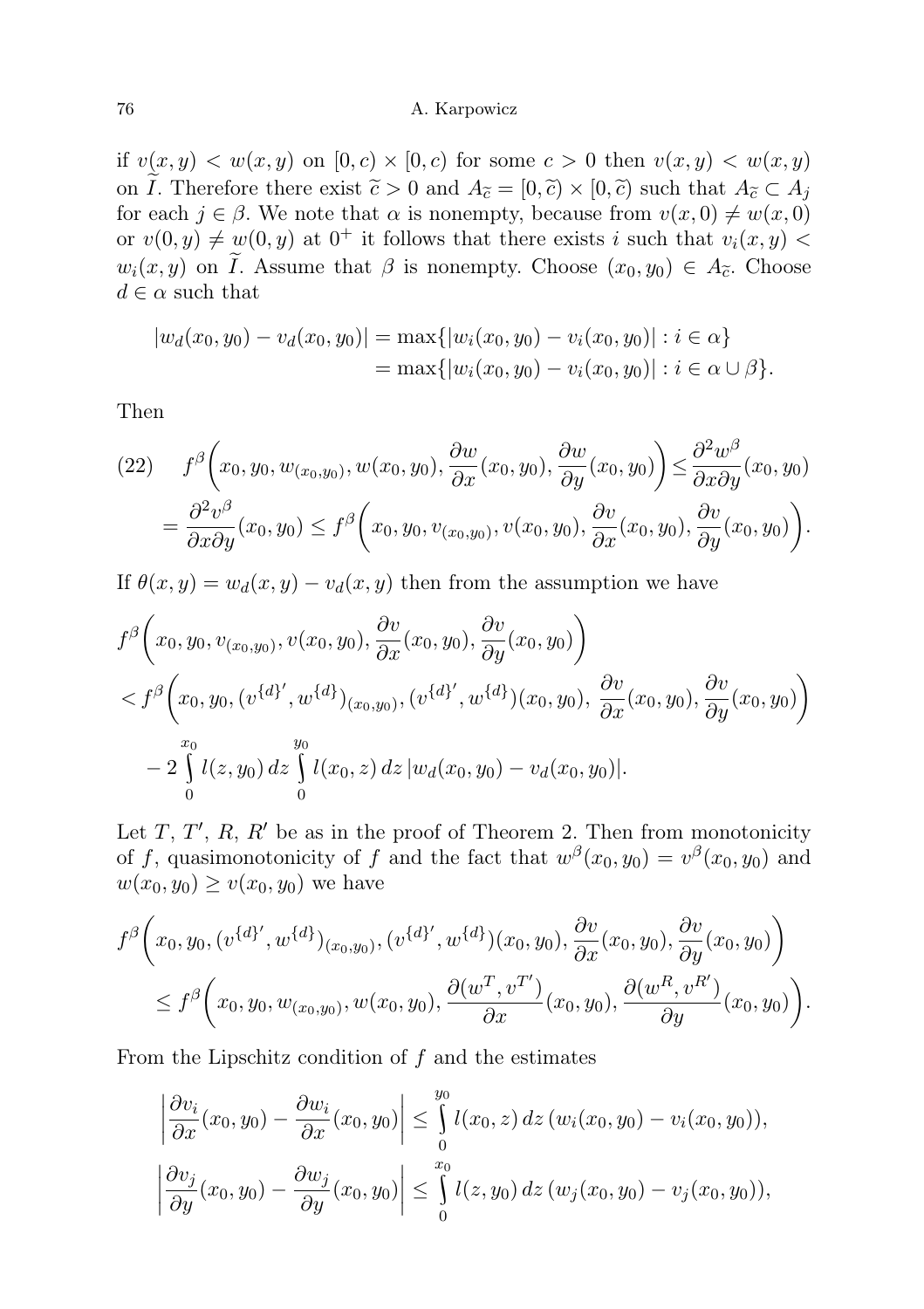for  $i \in T'$ ,  $j \in R'$ , we have

$$
f^{\beta}\left(x_0, y_0, w_{(x_0, y_0)}, w(x_0, y_0), \frac{\partial(w^T, v^{T'})}{\partial x}(x_0, y_0), \frac{\partial(w^R, v^{R'})}{\partial y}(x_0, y_0)\right) \leq f^{\beta}\left(x_0, y_0, w_{(x_0, y_0)}, w(x_0, y_0), \frac{\partial w}{\partial x}(x_0, y_0), \frac{\partial w}{\partial y}(x_0, y_0)\right) + \int_{0}^{x_0} l(z, y_0) dz \int_{0}^{y_0} l(x_0, z) dz \left[ |w(x_0, y_0) - v(x_0, y_0)|_{T'} + |w(x_0, y_0) - v(x_0, y_0)|_{R'} \right].
$$

From the above inequalities and the definition of d we get

(23) 
$$
f^{\beta}\left(x_0, y_0, v_{(x_0, y_0)}, v(x_0, y_0), \frac{\partial v}{\partial x}(x_0, y_0), \frac{\partial v}{\partial y}(x_0, y_0)\right) < f^{\beta}\left(x_0, y_0, w_{(x_0, y_0)}, w(x_0, y_0), \frac{\partial w}{\partial x}(x_0, y_0), \frac{\partial w}{\partial y}(x_0, y_0)\right).
$$

Thus (22) and (23) give a contradiction. Therefore  $\beta$  is an empty set.

REMARK 5. We note that for classical solutions of differential inequalities, first a theorem about strong inequalities is proved. Next using this theorem and an extra condition (for example the Lipschitz condition on  $f$ ) we prove a theorem about weak inequalities. In this paper we see that in the case of Carathéodory solutions, first a theorem about weak inequalities is proved. Next using this theorem and an extra condition (for example see Assumption 4) we prove a theorem about strong inequalities.

#### References

- [1] S. Brzychczy and J. Janus, Monotone iterative methods for nonlinear integro-differential hyperbolic equations, Univ. Iagell. Acta Math. 37 (1999), 246–261.
- [2] T. Człapiński, Iterative methods for Darboux problem for partial functional differential equations, J. Inequal. Appl. 4 (1998), 141–161.
- [3] M. Hirsch, Systems of differential equations that are competitive or cooperative, II: convergence almost everywhere, SIAM J. Math. Anal. 16 (1985), 423–439.
- [4] A. Karpowicz, The Darboux problem for hyperbolic functional differential equations and inequalities in the sense of Carathéodory, to appear.
- [5] V. Lakshmikantham and S. Leela, Differential and Integral Inequalities, Vols. I, II, Academic Press, New York, 1969.
- [6] J. Szarski, Differential Inequalities, PWN, Warszawa, 1967.
- [7] W. Walter, On strongly monotone flows, Ann. Polon. Math. 66 (1997), 269–274.